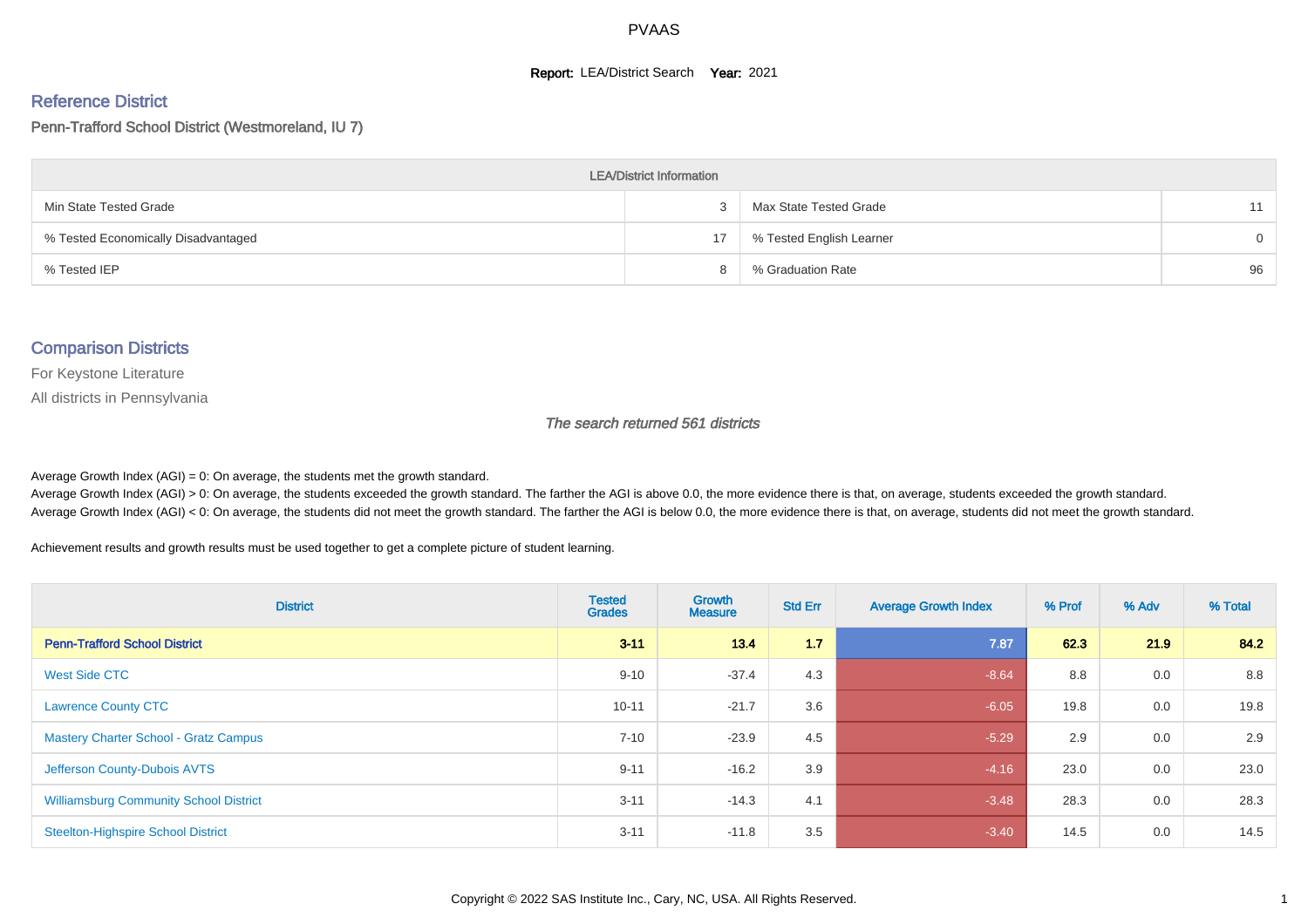| <b>District</b>                                                       | <b>Tested</b><br><b>Grades</b> | <b>Growth</b><br><b>Measure</b> | <b>Std Err</b> | <b>Average Growth Index</b> | % Prof | % Adv   | % Total |
|-----------------------------------------------------------------------|--------------------------------|---------------------------------|----------------|-----------------------------|--------|---------|---------|
| <b>Penn-Trafford School District</b>                                  | $3 - 11$                       | 13.4                            | 1.7            | 7.87                        | 62.3   | 21.9    | 84.2    |
| Maritime Academy Charter School                                       | $3 - 10$                       | $-11.4$                         | $3.5\,$        | $-3.29$                     | 15.2   | 0.0     | 15.2    |
| <b>Propel Charter School-Homestead</b>                                | $3 - 11$                       | $-11.7$                         | 4.1            | $-2.84$                     | 15.9   | 0.0     | 15.9    |
| <b>Northern Potter School District</b>                                | $3 - 12$                       | $-13.1$                         | 4.6            | $-2.84$                     | 37.5   | $0.0\,$ | 37.5    |
| <b>Propel Charter School-Montour</b>                                  | $3 - 10$                       | $-10.7$                         | 3.9            | $-2.71$                     | 13.7   | 0.0     | 13.7    |
| South Allegheny School District                                       | $3 - 11$                       | $-8.8$                          | 3.2            | $-2.70$                     | 40.5   | 0.0     | 40.5    |
| <b>Sugar Valley Rural Charter School</b>                              | $3 - 11$                       | $-11.0$                         | 4.5            | $-2.46$                     | 14.9   | 0.0     | 14.9    |
| <b>Innovative Arts Academy Charter School</b>                         | $6 - 11$                       | $-9.1$                          | 3.7            | $-2.44$                     | 9.5    | 0.0     | 9.5     |
| <b>Farrell Area School District</b>                                   | $3 - 11$                       | $-10.4$                         | 4.3            | $-2.41$                     | 19.0   | 0.0     | 19.0    |
| <b>Universal Audenried Charter School</b>                             | $9 - 11$                       | $-5.8$                          | 2.4            | $-2.40$                     | 14.6   | 0.0     | 14.6    |
| La Academia Partnership Charter School                                | $6 - 11$                       | $-11.0$                         | 4.7            | $-2.34$                     | 6.8    | 0.0     | 6.8     |
| Salisbury-Elk Lick School District                                    | $3 - 11$                       | $-13.5$                         | 5.9            | $-2.30$                     | 27.8   | 0.0     | 27.8    |
| <b>Keystone Education Center Charter School</b>                       | $3-12$                         | $-12.9$                         | 5.9            | $-2.19$                     | 28.0   | 0.0     | 28.0    |
| <b>Aliquippa School District</b>                                      | $3 - 11$                       | $-9.0$                          | 4.2            | $-2.14$                     | 11.0   | 0.0     | 11.0    |
| <b>Williams Valley School District</b>                                | $3 - 11$                       | $-7.3$                          | 3.4            | $-2.13$                     | 23.2   | 0.0     | 23.2    |
| <b>Moshannon Valley School District</b>                               | $3 - 10$                       | $-7.0$                          | 3.4            | $-2.01$                     | 48.5   | $0.0\,$ | 48.5    |
| The New Academy Charter School                                        | $8 - 11$                       | $-10.4$                         | 5.2            | $-2.00$                     | 0.0    | 0.0     | 0.0     |
| <b>Forest City Regional School District</b>                           | $3 - 12$                       | $-6.0$                          | 3.0            | $-1.96$                     | 44.1   | 0.0     | 44.1    |
| <b>Mount Pleasant Area School District</b>                            | $3 - 11$                       | $-5.0$                          | 2.6            | $-1.93$                     | 52.6   | 0.0     | 52.6    |
| Perseus House Charter School Of Excellence                            | $6 - 11$                       | $-5.2$                          | 3.0            | $-1.72$                     | 16.5   | 0.0     | 16.5    |
| Preparatory Charter School Of Mathematics, Science, Tech, And Careers | $9 - 10$                       | $-4.0$                          | 2.5            | $-1.59$                     | 15.0   | 0.0     | 15.0    |
| <b>Ferndale Area School District</b>                                  | $3 - 10$                       | $-5.8$                          | 4.3            | $-1.33$                     | 40.0   | 0.0     | 40.0    |
| <b>Shade-Central City School District</b>                             | $3 - 11$                       | $-5.9$                          | 4.6            | $-1.28$                     | 27.8   | 0.0     | 27.8    |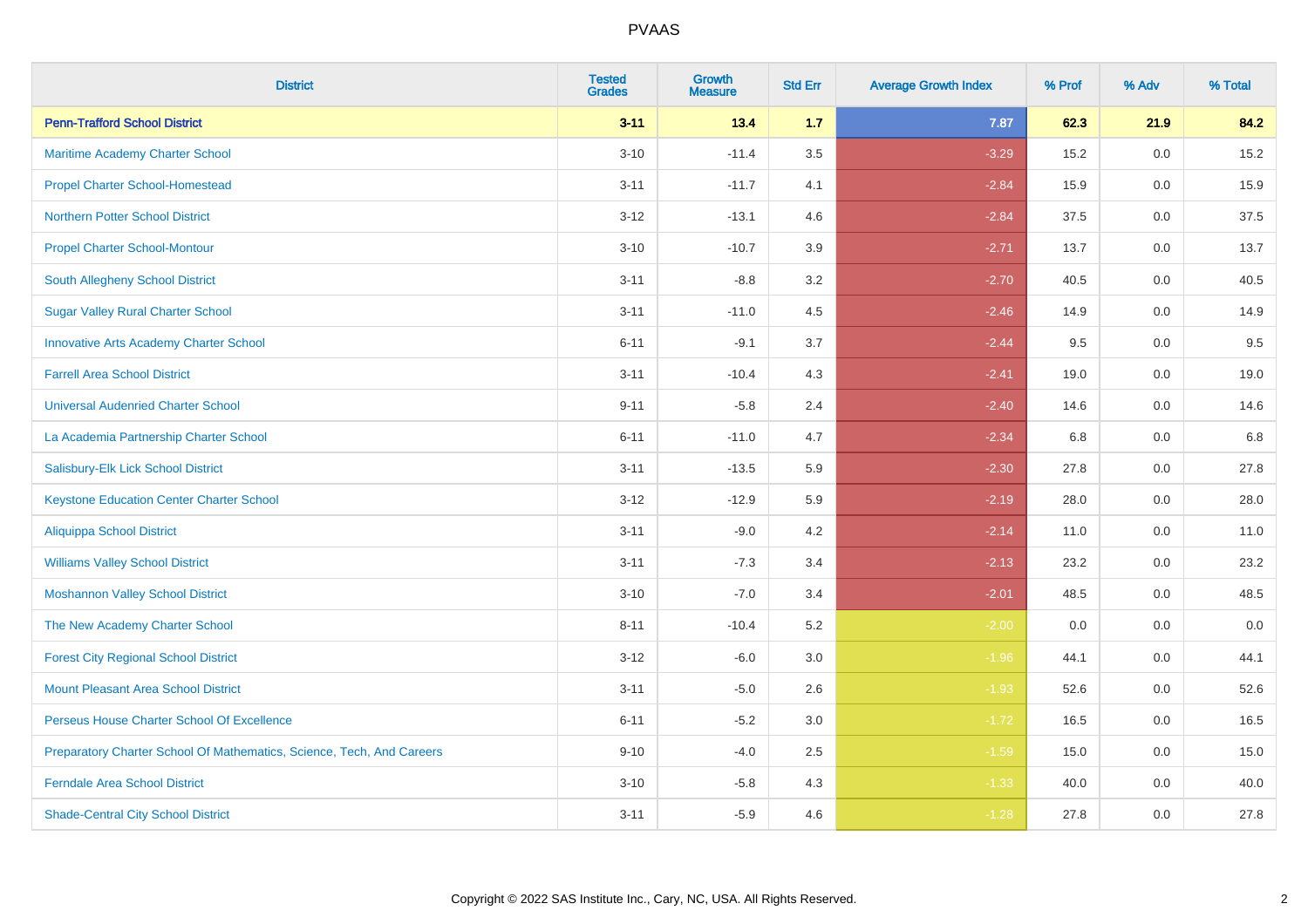| <b>District</b>                                         | <b>Tested</b><br><b>Grades</b> | <b>Growth</b><br><b>Measure</b> | <b>Std Err</b> | <b>Average Growth Index</b> | % Prof | % Adv   | % Total |
|---------------------------------------------------------|--------------------------------|---------------------------------|----------------|-----------------------------|--------|---------|---------|
| <b>Penn-Trafford School District</b>                    | $3 - 11$                       | 13.4                            | $1.7$          | 7.87                        | 62.3   | 21.9    | 84.2    |
| <b>Greater Johnstown School District</b>                | $3 - 11$                       | $-3.1$                          | 2.6            | $-1.19$                     | 26.1   | 0.0     | 26.1    |
| Imhotep Institute Charter High School                   | $9 - 11$                       | $-5.3$                          | 5.8            | $-0.92$                     | 25.0   | 0.0     | 25.0    |
| Center For Student Learning Charter School At Pennsbury | $6 - 12$                       | $-2.9$                          | 6.1            | $-0.47$                     | 42.9   | 0.0     | 42.9    |
| Hope For Hyndman Charter School                         | $3 - 11$                       | $-2.0$                          | 6.1            | $-0.32$                     | 33.3   | 0.0     | 33.3    |
| Philadelphia Electrical & Tech Charter High School      | $10 - 10$                      | $-0.5$                          | 2.9            | $-0.15$                     | 8.8    | 0.0     | 8.8     |
| <b>Mastery Charter School - Thomas Campus</b>           | $3 - 10$                       | 2.1                             | 6.2            | 0.33                        | 28.6   | 0.0     | 28.6    |
| <b>Mastery Charter High School-Lenfest Campus</b>       | $7 - 11$                       | 2.5                             | 5.7            | 0.43                        | 40.0   | 0.0     | 40.0    |
| <b>Union Area School District</b>                       | $3 - 11$                       | 1.9                             | 4.3            | 0.44                        | 61.5   | 0.0     | 61.5    |
| <b>Commodore Perry School District</b>                  | $3 - 11$                       | 3.2                             | 5.5            | 0.58                        | 58.3   | 0.0     | 58.3    |
| Urban Pathways 6-12 Charter School                      | $6 - 11$                       | 4.8                             | 6.4            | 0.75                        | 28.6   | 0.0     | 28.6    |
| <b>Clairton City School District</b>                    | $3 - 11$                       | 3.5                             | 3.7            | 0.95                        | 13.4   | 0.0     | 13.4    |
| Lehigh Career & Technical Institute                     | $10 - 12$                      | 5.6                             | 5.6            | 0.99                        | 78.3   | 0.0     | 78.3    |
| <b>Mastery Charter School - Pickett Campus</b>          | $6 - 10$                       | 5.6                             | 5.7            | 1.00                        | 27.8   | 0.0     | 27.8    |
| <b>Esperanza Cyber Charter School</b>                   | $3 - 11$                       | 7.1                             | 6.1            | 1.16                        | 9.1    | 0.0     | 9.1     |
| <b>York Academy Regional Charter School</b>             | $3 - 11$                       | 9.0                             | 5.0            | 1.79                        | 55.2   | $0.0\,$ | 55.2    |
| <b>Sto-Rox School District</b>                          | $3 - 10$                       | 6.6                             | 3.7            | 1.80                        | 13.4   | 0.0     | 13.4    |
| <b>Blacklick Valley School District</b>                 | $3 - 11$                       | 8.0                             | 4.3            | 1.85                        | 34.1   | 0.0     | 34.1    |
| <b>Chester Charter Scholars Academy Charter School</b>  | $3 - 12$                       | 8.4                             | 4.1            | 2.03                        | 23.4   | 0.0     | 23.4    |
| Lincoln Leadership Academy Charter School               | $3 - 12$                       | 14.2                            | 6.4            | 2.22                        | 23.5   | 0.0     | 23.5    |
| People For People Charter School                        | $3 - 12$                       | 13.3                            | 5.5            | 2.43                        | 13.5   | 0.0     | 13.5    |
| <b>Belmont Charter School</b>                           | $3 - 10$                       | 16.0                            | 6.5            | 2.45                        | 64.3   | 0.0     | 64.3    |
| Multicultural Academy Charter School                    | $9 - 11$                       | 9.5                             | 3.5            | 2.69                        | 22.0   | 0.0     | 22.0    |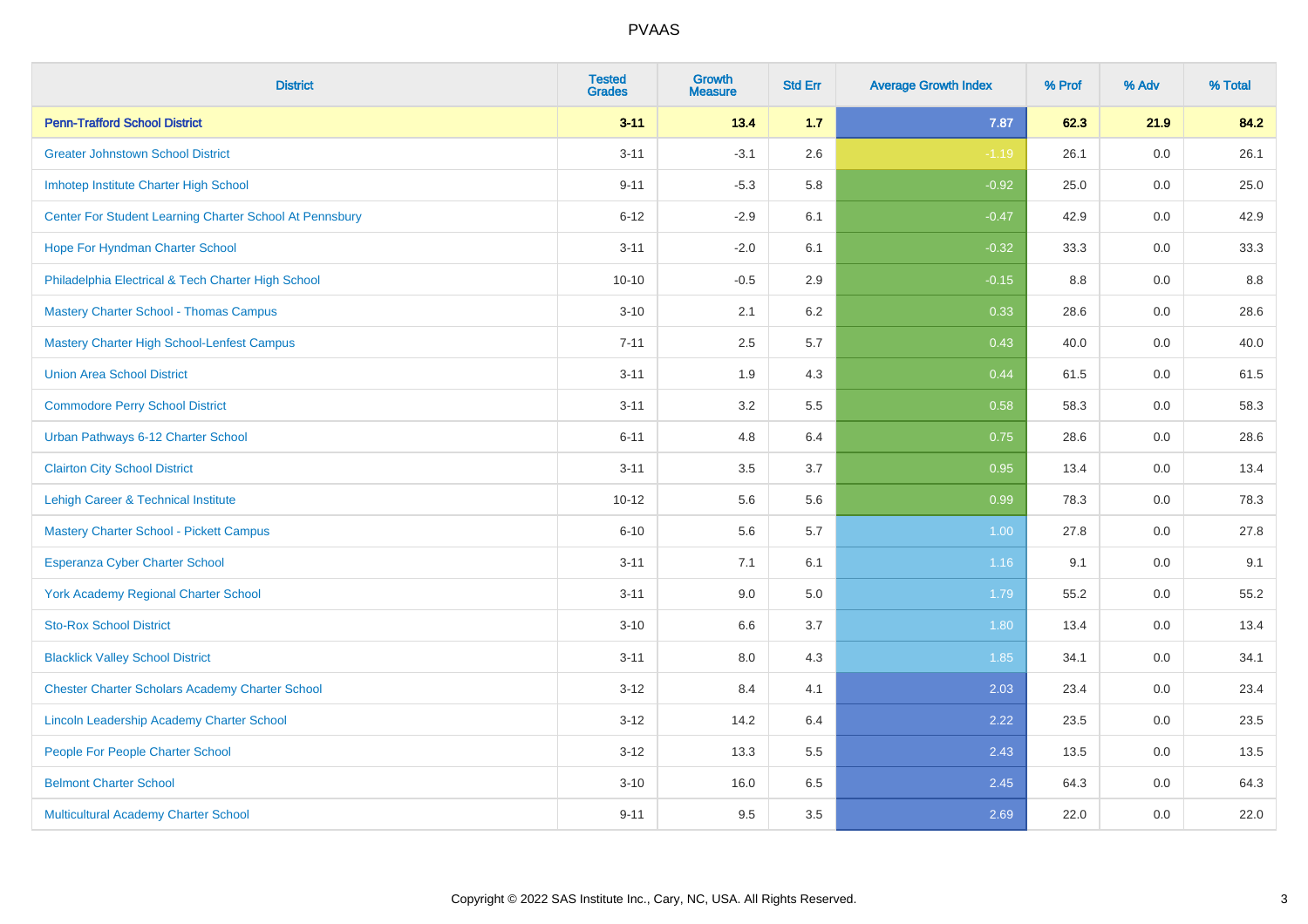| <b>District</b>                                  | <b>Tested</b><br><b>Grades</b> | <b>Growth</b><br><b>Measure</b> | <b>Std Err</b> | <b>Average Growth Index</b> | % Prof | % Adv | % Total |
|--------------------------------------------------|--------------------------------|---------------------------------|----------------|-----------------------------|--------|-------|---------|
| <b>Penn-Trafford School District</b>             | $3 - 11$                       | 13.4                            | 1.7            | 7.87                        | 62.3   | 21.9  | 84.2    |
| <b>York City School District</b>                 | $3 - 12$                       | $-28.9$                         | 2.1            | $-13.59$                    | 6.0    | 0.3   | $6.2\,$ |
| Dr Robert Ketterer Charter School Inc            | $6 - 12$                       | 10.1                            | 5.0            | 2.04                        | 14.9   | 0.4   | 15.3    |
| <b>Harrisburg City School District</b>           | $3 - 11$                       | $-0.4$                          | 2.1            | $-0.19$                     | 15.1   | 0.4   | 15.5    |
| Columbia-Montour AVTS                            | $9 - 10$                       | $-12.5$                         | 3.0            | $-4.16$                     | 22.3   | 0.6   | 22.9    |
| Esperanza Academy Charter School                 | $4 - 11$                       | 4.0                             | 2.5            | 1.61                        | 32.4   | 0.7   | 33.1    |
| <b>Penn Hills School District</b>                | $3 - 11$                       | $-7.6$                          | 2.6            | $-2.94$                     | 33.1   | 0.7   | 33.8    |
| <b>Chester-Upland School District</b>            | $3 - 11$                       | $-0.3$                          | 2.7            | $-0.09$                     | 13.8   | 0.8   | 14.6    |
| Community Academy Of Philadelphia Charter School | $3 - 11$                       | 5.8                             | 2.7            | 2.12                        | 26.7   | 0.9   | 27.6    |
| <b>Tech Freire Charter School</b>                | $9 - 11$                       | 9.3                             | 2.9            | 3.26                        | 18.0   | 1.1   | 19.1    |
| <b>Marion Center Area School District</b>        | $3 - 10$                       | $-12.0$                         | 3.1            | $-3.87$                     | 33.7   | 1.1   | 34.8    |
| <b>Pottstown School District</b>                 | $3 - 12$                       | $-4.0$                          | 2.4            | $-1.68$                     | 29.8   | 1.2   | 31.0    |
| <b>Carbon Career &amp; Technical Institute</b>   | $9 - 11$                       | $-5.7$                          | 3.6            | $-1.59$                     | 34.5   | 1.2   | 35.7    |
| Northern Tioga School District                   | $3 - 12$                       | $-7.5$                          | 2.8            | $-2.64$                     | 54.0   | 1.2   | 55.2    |
| <b>Bristol Borough School District</b>           | $3 - 12$                       | $-4.3$                          | 3.4            | $-1.27$                     | 39.7   | 1.3   | 41.0    |
| <b>Rochester Area School District</b>            | $3 - 11$                       | $-13.2$                         | 4.6            | $-2.89$                     | 19.5   | 1.3   | 20.8    |
| <b>Everett Area School District</b>              | $3 - 11$                       | 5.0                             | 3.4            | 1.47                        | 60.5   | 1.3   | 61.8    |
| <b>Carmichaels Area School District</b>          | $3 - 10$                       | $-9.3$                          | 3.3            | $-2.81$                     | 35.1   | 1.4   | 36.5    |
| <b>Bethlehem-Center School District</b>          | $3 - 10$                       | 8.1                             | 3.3            | 2.46                        | 35.1   | 1.4   | 36.5    |
| <b>Burgettstown Area School District</b>         | $3 - 11$                       | $-2.1$                          | 3.4            | $-0.62$                     | 50.0   | 1.4   | 51.4    |
| <b>KIPP Dubois Charter School</b>                | $9 - 10$                       | 4.7                             | 3.3            | 1.40                        | 31.0   | 1.4   | 32.4    |
| Lackawanna Trail School District                 | $3 - 10$                       | $-21.7$                         | 3.5            | $-6.20$                     | 38.5   | 1.5   | 40.0    |
| <b>Cornell School District</b>                   | $3 - 11$                       | $-1.6$                          | 5.0            | $-0.32$                     | 33.8   | 1.5   | 35.4    |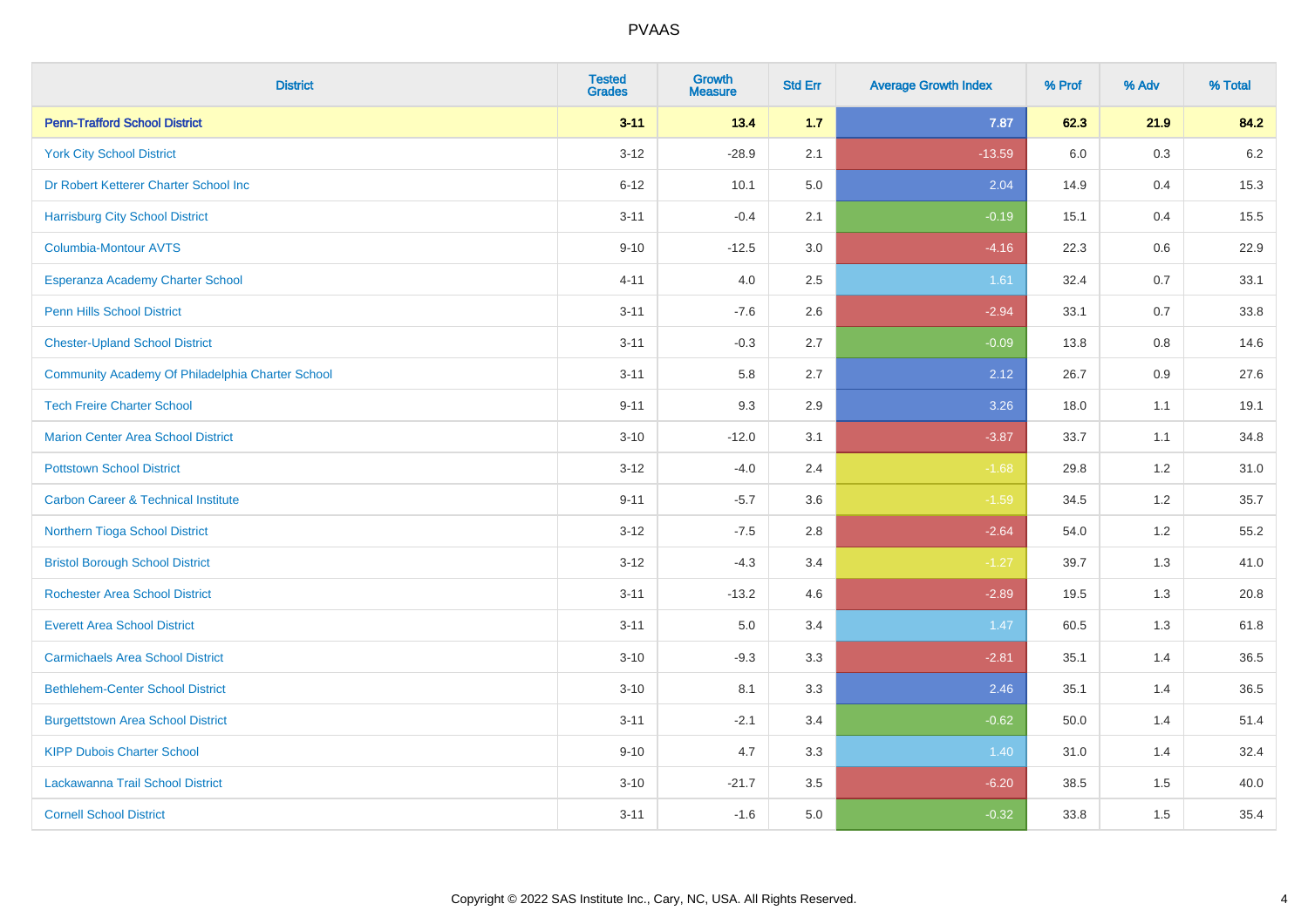| <b>District</b>                                   | <b>Tested</b><br><b>Grades</b> | Growth<br><b>Measure</b> | <b>Std Err</b> | <b>Average Growth Index</b> | % Prof | % Adv | % Total |
|---------------------------------------------------|--------------------------------|--------------------------|----------------|-----------------------------|--------|-------|---------|
| <b>Penn-Trafford School District</b>              | $3 - 11$                       | 13.4                     | 1.7            | 7.87                        | 62.3   | 21.9  | 84.2    |
| <b>Frazier School District</b>                    | $3 - 11$                       | $-17.2$                  | 3.7            | $-4.70$                     | 37.1   | 1.6   | 38.7    |
| Propel Charter School - Braddock Hills            | $3 - 11$                       | $-13.6$                  | 3.6            | $-3.81$                     | 9.7    | 1.6   | 11.3    |
| <b>Mahanoy Area School District</b>               | $3 - 10$                       | $-9.0$                   | 3.6            | $-2.49$                     | 26.2   | 1.6   | 27.9    |
| <b>Tussey Mountain School District</b>            | $3 - 12$                       | 1.5                      | 3.7            | 0.40                        | 38.6   | 1.8   | 40.4    |
| <b>Tacony Academy Charter School</b>              | $3 - 11$                       | $-14.7$                  | 3.0            | $-4.82$                     | 22.4   | 1.8   | 24.1    |
| <b>Smethport Area School District</b>             | $3 - 12$                       | 0.6                      | 3.9            | 0.15                        | 37.0   | 1.8   | 38.9    |
| <b>West Branch Area School District</b>           | $3 - 11$                       | 0.2                      | 3.8            | 0.05                        | 47.2   | 1.9   | 49.1    |
| <b>Columbia Borough School District</b>           | $3 - 12$                       | $-3.1$                   | 3.5            | $-0.89$                     | 29.5   | 1.9   | 31.4    |
| <b>Tamaqua Area School District</b>               | $3 - 12$                       | $-8.2$                   | 2.5            | $-3.24$                     | 44.5   | 1.9   | 46.4    |
| <b>Conrad Weiser Area School District</b>         | $3 - 11$                       | 3.6                      | 2.2            | 1.63                        | 52.1   | 2.1   | 54.2    |
| <b>Mount Carmel Area School District</b>          | $3 - 11$                       | $-0.6$                   | 3.1            | $-0.18$                     | 45.3   | 2.1   | 47.4    |
| <b>Forest Area School District</b>                | $3 - 11$                       | $-4.4$                   | 5.4            | $-0.81$                     | 36.2   | 2.1   | 38.3    |
| <b>Loyalsock Township School District</b>         | $3 - 12$                       | 4.2                      | 2.8            | 1.47                        | 54.3   | 2.1   | 56.4    |
| <b>Executive Education Academy Charter School</b> | $3 - 10$                       | $-6.5$                   | 3.1            | $-2.08$                     | 23.7   | 2.2   | 25.8    |
| <b>Norristown Area School District</b>            | $3 - 12$                       | $-12.8$                  | 1.6            | $-7.98$                     | 23.5   | 2.3   | 25.7    |
| <b>Lancaster School District</b>                  | $3 - 12$                       | $-15.8$                  | 1.5            | $-10.90$                    | 14.6   | 2.3   | 16.9    |
| <b>Laurel School District</b>                     | $3 - 11$                       | 1.8                      | 3.1            | 0.59                        | 70.1   | 2.3   | 72.4    |
| <b>Canton Area School District</b>                | $3 - 11$                       | $-5.5$                   | 3.2            | $-1.75$                     | 40.7   | 2.3   | 43.0    |
| Morrisville Borough School District               | $3 - 11$                       | 4.8                      | 4.3            | 1.10                        | 30.2   | 2.3   | 32.6    |
| <b>Wallenpaupack Area School District</b>         | $3 - 11$                       | $-7.1$                   | 2.3            | $-3.09$                     | 40.8   | 2.4   | 43.1    |
| Schuylkill Haven Area School District             | $3 - 11$                       | $-15.3$                  | 3.1            | $-4.87$                     | 49.7   | 2.4   | 52.1    |
| <b>Washington School District</b>                 | $3 - 11$                       | $-4.9$                   | 2.8            | $-1.76$                     | 30.1   | 2.4   | 32.5    |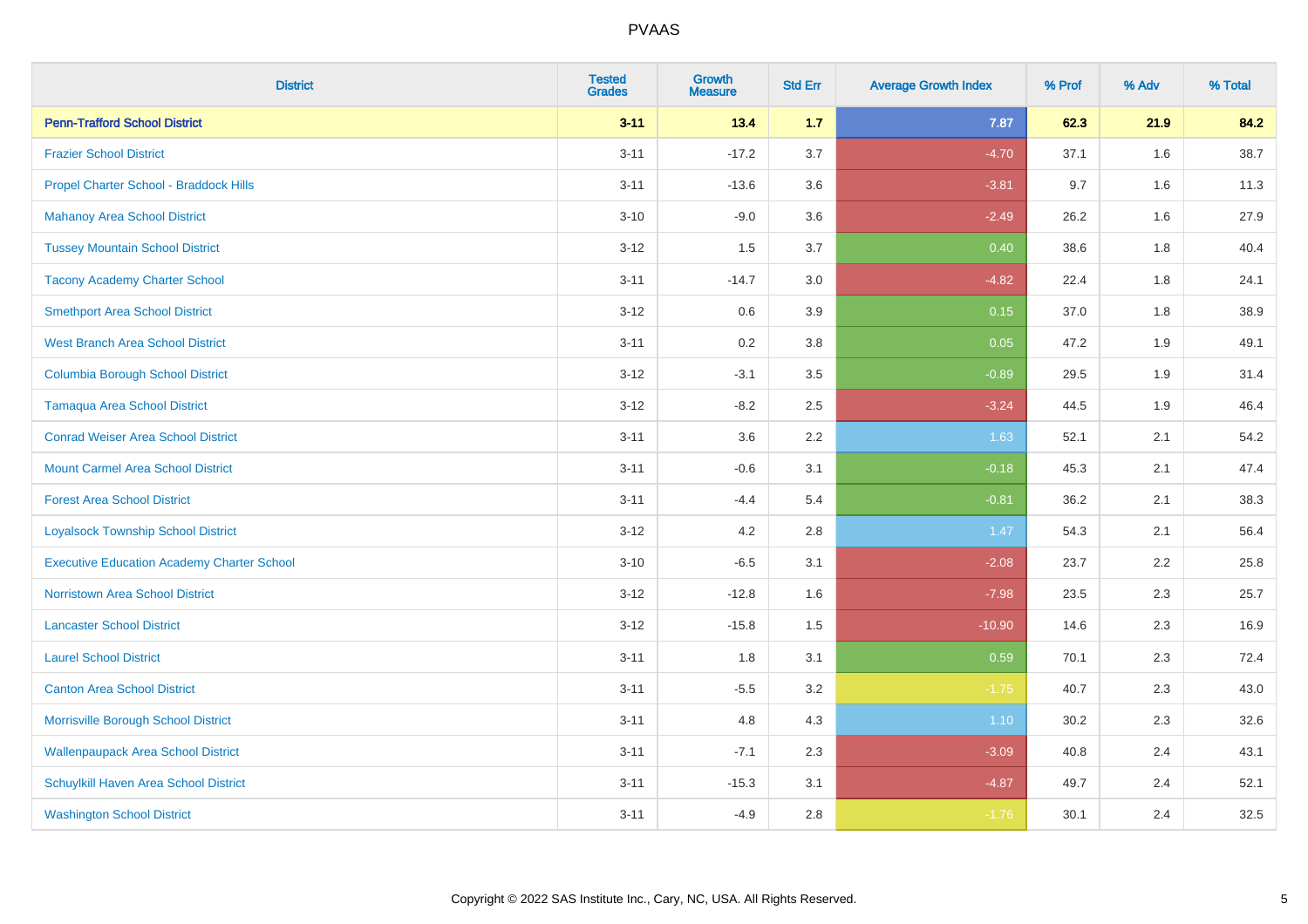| <b>District</b>                            | <b>Tested</b><br><b>Grades</b> | <b>Growth</b><br><b>Measure</b> | <b>Std Err</b> | <b>Average Growth Index</b> | % Prof | % Adv | % Total |
|--------------------------------------------|--------------------------------|---------------------------------|----------------|-----------------------------|--------|-------|---------|
| <b>Penn-Trafford School District</b>       | $3 - 11$                       | 13.4                            | 1.7            | 7.87                        | 62.3   | 21.9  | 84.2    |
| <b>Reading School District</b>             | $3 - 11$                       | 10.1                            | 1.4            | 7.25                        | 24.7   | 2.4   | 27.2    |
| <b>Dauphin County Technical School</b>     | $9 - 11$                       | $-45.5$                         | 2.6            | $-17.72$                    | 14.4   | 2.5   | 16.9    |
| Southern Huntingdon County School District | $3 - 11$                       | $-12.9$                         | 3.2            | $-3.98$                     | 32.5   | 2.5   | 35.0    |
| <b>New Foundations Charter School</b>      | $3 - 11$                       | 5.4                             | 2.2            | 2.41                        | 47.2   | 2.5   | 49.8    |
| <b>Sullivan County School District</b>     | $3 - 10$                       | $-4.0$                          | 4.4            | $-0.90$                     | 66.7   | 2.6   | 69.2    |
| <b>Lebanon School District</b>             | $3 - 11$                       | $-1.6$                          | 1.9            | $-0.80$                     | 24.4   | 2.6   | 27.0    |
| Philipsburg-Osceola Area School District   | $3 - 11$                       | $-24.8$                         | 3.3            | $-7.43$                     | 19.7   | 2.6   | 22.4    |
| <b>Achievement House Charter School</b>    | $7 - 11$                       | $-0.7$                          | 4.0            | $-0.17$                     | 32.5   | 2.6   | 35.1    |
| <b>Muhlenberg School District</b>          | $3 - 10$                       | 4.0                             | 1.9            | 2.10                        | 34.2   | 2.6   | 36.8    |
| <b>Carbondale Area School District</b>     | $3 - 10$                       | 7.4                             | 3.3            | 2.25                        | 56.6   | 2.6   | 59.2    |
| <b>Allentown City School District</b>      | $3 - 12$                       | 5.3                             | 1.4            | 3.88                        | 25.3   | 2.7   | 28.0    |
| <b>Exeter Township School District</b>     | $3 - 11$                       | $-10.4$                         | 1.9            | $-5.44$                     | 50.6   | 2.7   | 53.3    |
| <b>Tulpehocken Area School District</b>    | $3 - 12$                       | $-13.7$                         | 2.8            | $-4.81$                     | 36.7   | 2.8   | 39.4    |
| <b>West Middlesex Area School District</b> | $3 - 10$                       | $-8.4$                          | $3.8\,$        | $-2.21$                     | 34.9   | 2.8   | 37.6    |
| <b>Central Greene School District</b>      | $3 - 11$                       | $-1.6$                          | 2.8            | $-0.55$                     | 54.2   | 2.8   | 57.0    |
| <b>Monessen City School District</b>       | $3 - 10$                       | 8.3                             | 4.5            | 1.85                        | 42.9   | 2.9   | 45.7    |
| Juniata County School District             | $3 - 12$                       | $-4.9$                          | 2.1            | $-2.26$                     | 38.5   | 2.9   | 41.4    |
| Philadelphia Academy Charter School        | $3 - 11$                       | $-8.9$                          | 2.9            | $-3.04$                     | 50.5   | 2.9   | 53.4    |
| <b>Northwestern School District</b>        | $3 - 11$                       | $-24.9$                         | 3.5            | $-7.13$                     | 42.6   | 2.9   | 45.6    |
| <b>Erie City School District</b>           | $3 - 12$                       | $-14.5$                         | 1.6            | $-9.26$                     | 25.4   | 3.0   | 28.4    |
| Northern Lebanon School District           | $3 - 11$                       | 0.4                             | 2.5            | 0.15                        | 28.0   | 3.0   | 31.0    |
| <b>William Penn School District</b>        | $3 - 12$                       | 8.3                             | 2.1            | 3.99                        | 35.6   | 3.0   | 38.7    |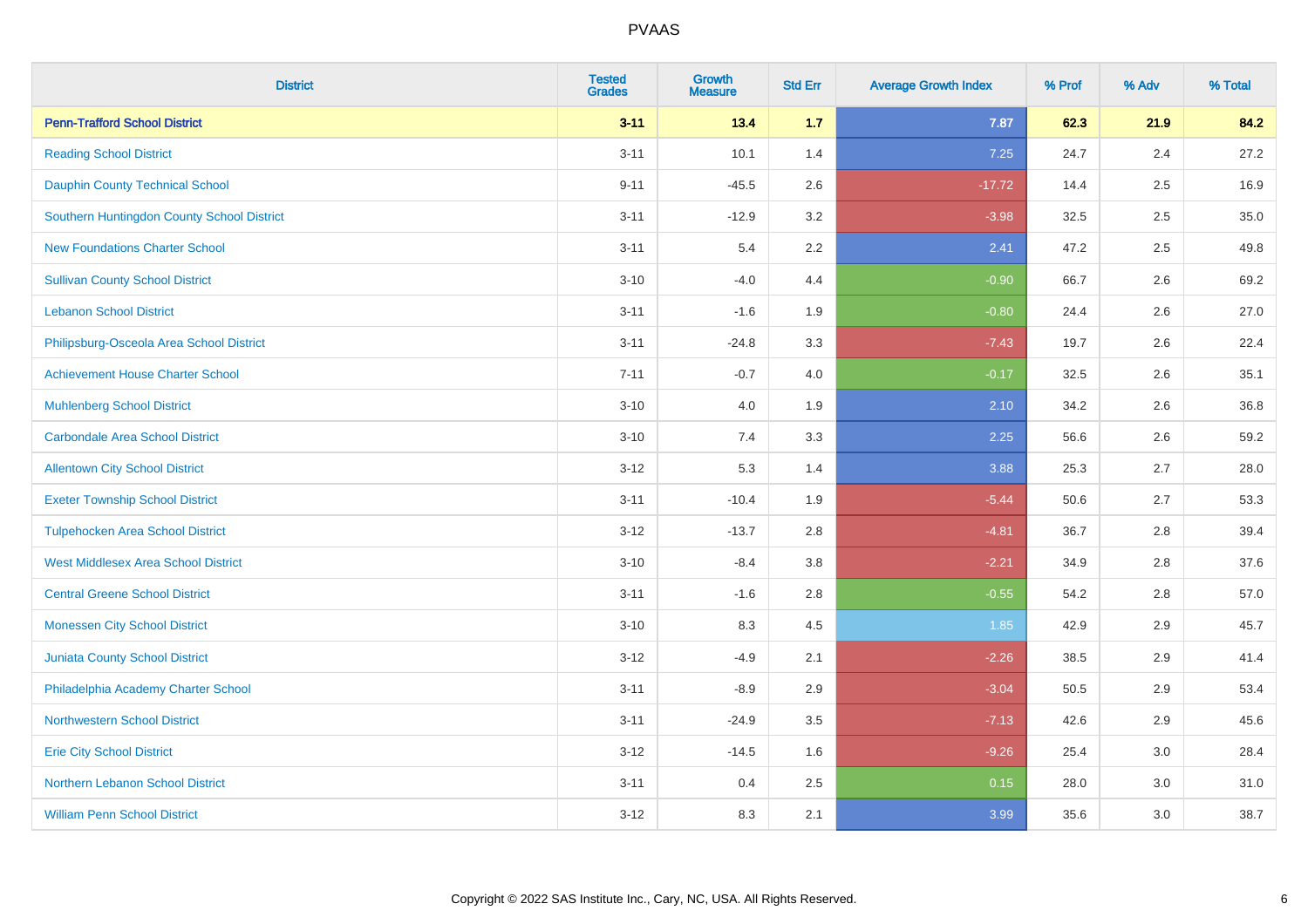| <b>District</b>                                 | <b>Tested</b><br><b>Grades</b> | Growth<br><b>Measure</b> | <b>Std Err</b> | <b>Average Growth Index</b> | % Prof | % Adv   | % Total |
|-------------------------------------------------|--------------------------------|--------------------------|----------------|-----------------------------|--------|---------|---------|
| <b>Penn-Trafford School District</b>            | $3 - 11$                       | 13.4                     | 1.7            | 7.87                        | 62.3   | 21.9    | 84.2    |
| <b>Wyoming Valley West School District</b>      | $3 - 11$                       | $-2.2$                   | 2.4            | $-0.91$                     | 49.4   | 3.0     | 52.4    |
| <b>City CHS</b>                                 | $10 - 11$                      | 13.6                     | 2.7            | 5.12                        | 45.8   | 3.0     | 48.8    |
| <b>Blue Ridge School District</b>               | $3 - 11$                       | $-0.5$                   | 3.6            | $-0.12$                     | 44.6   | 3.1     | 47.7    |
| <b>Mcguffey School District</b>                 | $3 - 11$                       | 2.1                      | 2.6            | 0.81                        | 57.7   | 3.1     | 60.8    |
| <b>Penns Manor Area School District</b>         | $3 - 12$                       | $-17.0$                  | 3.7            | $-4.52$                     | 29.7   | 3.1     | 32.8    |
| <b>Clearfield Area School District</b>          | $3 - 10$                       | $-9.4$                   | 2.6            | $-3.56$                     | 43.0   | 3.1     | 46.1    |
| Pennsylvania Distance Learning Charter School   | $3 - 12$                       | 9.3                      | 4.2            | 2.22                        | 42.2   | 3.1     | 45.3    |
| <b>Union City Area School District</b>          | $3 - 12$                       | $-10.2$                  | 3.6            | $-2.87$                     | 42.9   | 3.2     | 46.0    |
| <b>Shamokin Area School District</b>            | $3 - 11$                       | $-7.7$                   | 4.8            | $-1.60$                     | 38.1   | 3.2     | 41.3    |
| <b>Lakeview School District</b>                 | $3 - 11$                       | $-0.9$                   | 3.7            | $-0.24$                     | 60.3   | 3.2     | 63.5    |
| <b>Penn-Delco School District</b>               | $3 - 11$                       | $-6.8$                   | 1.9            | $-3.51$                     | 46.6   | 3.2     | 49.8    |
| <b>Bucks County Technical High School</b>       | $9 - 10$                       | $-12.0$                  | 2.5            | $-4.84$                     | 35.9   | $3.2\,$ | 39.2    |
| Minersville Area School District                | $3 - 11$                       | $-14.4$                  | 3.7            | $-3.90$                     | 39.3   | 3.3     | 42.6    |
| <b>Elk Lake School District</b>                 | $3 - 11$                       | $-4.0$                   | 3.3            | $-1.23$                     | 46.2   | 3.3     | 49.4    |
| Mastery Charter School - Shoemaker Campus       | $7 - 10$                       | 4.1                      | 3.0            | 1.34                        | 20.9   | 3.3     | 24.2    |
| <b>Allegheny-Clarion Valley School District</b> | $3 - 10$                       | 7.8                      | 4.7            | 1.65                        | 53.3   | 3.3     | 56.7    |
| <b>Northeast Bradford School District</b>       | $3 - 10$                       | $-3.1$                   | 4.0            | $-0.78$                     | 33.9   | 3.4     | 37.3    |
| <b>MaST Community Charter School II</b>         | $3 - 10$                       | 4.4                      | 3.2            | 1.37                        | 28.4   | 3.4     | 31.8    |
| <b>Mount Union Area School District</b>         | $3 - 10$                       | $-6.1$                   | 3.1            | $-1.97$                     | 32.2   | 3.4     | 35.6    |
| <b>Juniata Valley School District</b>           | $3 - 11$                       | $-3.9$                   | 3.5            | $-1.10$                     | 44.4   | 3.5     | 47.8    |
| <b>Big Beaver Falls Area School District</b>    | $3 - 11$                       | $-3.9$                   | 3.3            | $-1.18$                     | 34.1   | 3.5     | 37.6    |
| <b>Scranton School District</b>                 | $3 - 12$                       | $-2.9$                   | 2.4            | $-1.22$                     | 45.6   | 3.6     | 49.1    |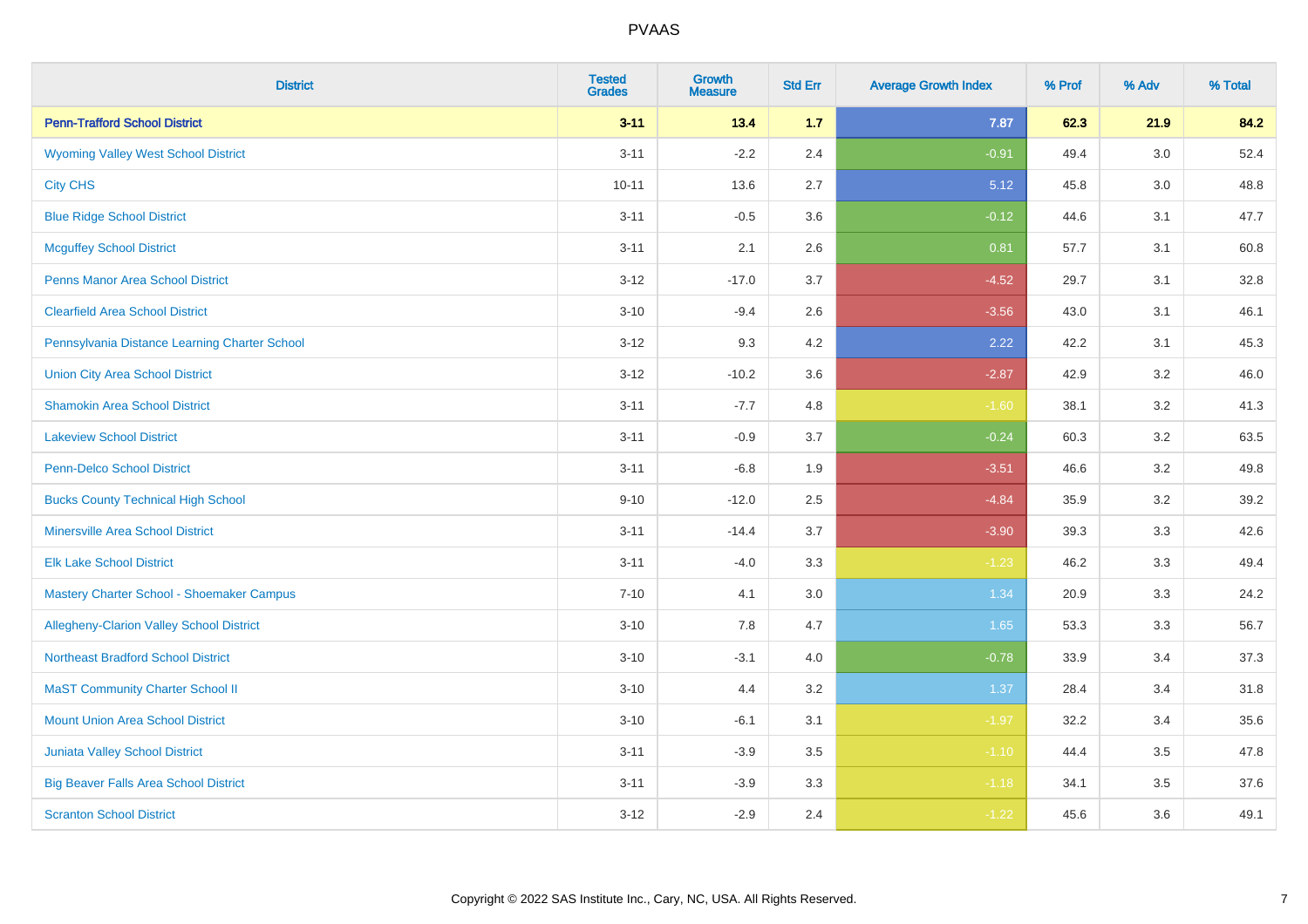| <b>District</b>                                | <b>Tested</b><br><b>Grades</b> | <b>Growth</b><br><b>Measure</b> | <b>Std Err</b> | <b>Average Growth Index</b> | % Prof | % Adv   | % Total |
|------------------------------------------------|--------------------------------|---------------------------------|----------------|-----------------------------|--------|---------|---------|
| <b>Penn-Trafford School District</b>           | $3 - 11$                       | 13.4                            | 1.7            | 7.87                        | 62.3   | 21.9    | 84.2    |
| <b>Springfield Township School District</b>    | $3 - 11$                       | $-18.9$                         | 3.2            | $-5.88$                     | 62.6   | $3.6\,$ | 66.3    |
| <b>Woodland Hills School District</b>          | $3 - 12$                       | 3.2                             | 2.6            | 1.22                        | 31.4   | 3.6     | 35.0    |
| <b>Bristol Township School District</b>        | $3 - 11$                       | $-13.9$                         | 2.0            | $-7.05$                     | 31.0   | 3.7     | 34.7    |
| <b>Lakeland School District</b>                | $3 - 11$                       | 1.1                             | 2.8            | 0.38                        | 48.6   | 3.7     | 52.3    |
| <b>Highlands School District</b>               | $3 - 11$                       | $-7.4$                          | 2.7            | $-2.76$                     | 44.4   | 3.7     | 48.2    |
| New Kensington-Arnold School District          | $3 - 11$                       | $-0.4$                          | 3.8            | $-0.10$                     | 40.7   | 3.7     | 44.4    |
| <b>Muncy School District</b>                   | $3 - 11$                       | $-8.1$                          | 3.7            | $-2.21$                     | 42.0   | 3.8     | 45.8    |
| <b>Fairfield Area School District</b>          | $3 - 11$                       | $-5.6$                          | 3.4            | $-1.66$                     | 57.9   | 4.0     | 61.8    |
| Mifflinburg Area School District               | $3 - 11$                       | $-15.8$                         | 2.5            | $-6.30$                     | 42.4   | 4.0     | 46.4    |
| <b>Easton Area School District</b>             | $3 - 12$                       | $-4.1$                          | 1.4            | $-2.91$                     | 39.9   | 4.0     | 43.9    |
| <b>Upper Moreland Township School District</b> | $3 - 11$                       | $-5.0$                          | 2.2            | $-2.31$                     | 57.9   | 4.0     | 61.9    |
| <b>Yough School District</b>                   | $3 - 10$                       | $-6.6$                          | 2.7            | $-2.43$                     | 50.8   | 4.0     | 54.8    |
| Southern Columbia Area School District         | $3 - 11$                       | $-14.6$                         | 3.0            | $-4.92$                     | 55.0   | 4.0     | 59.0    |
| <b>Hopewell Area School District</b>           | $3 - 11$                       | 2.6                             | 2.7            | 0.97                        | 58.4   | 4.0     | 62.4    |
| <b>Elizabeth Forward School District</b>       | $3 - 11$                       | $-8.4$                          | 2.4            | $-3.41$                     | 51.7   | 4.0     | 55.7    |
| <b>Curwensville Area School District</b>       | $3 - 11$                       | $-27.9$                         | 4.1            | $-6.72$                     | 42.5   | 4.1     | 46.6    |
| <b>Freedom Area School District</b>            | $3 - 11$                       | $-7.1$                          | 3.0            | $-2.37$                     | 43.8   | 4.2     | 47.9    |
| Jefferson-Morgan School District               | $3 - 10$                       | $-9.9$                          | 4.2            | $-2.35$                     | 43.8   | 4.2     | 47.9    |
| <b>Stroudsburg Area School District</b>        | $3 - 11$                       | $5.5\,$                         | 1.9            | 2.88                        | 48.1   | 4.2     | 52.3    |
| <b>Coatesville Area School District</b>        | $3 - 11$                       | $-4.4$                          | 1.7            | $-2.62$                     | 36.3   | 4.2     | 40.5    |
| <b>East Lycoming School District</b>           | $3 - 11$                       | $-6.0$                          | 2.7            | $-2.24$                     | 48.3   | 4.2     | 52.5    |
| <b>New Castle Area School District</b>         | $3 - 12$                       | $-6.4$                          | 2.4            | $-2.66$                     | 32.5   | 4.3     | 36.8    |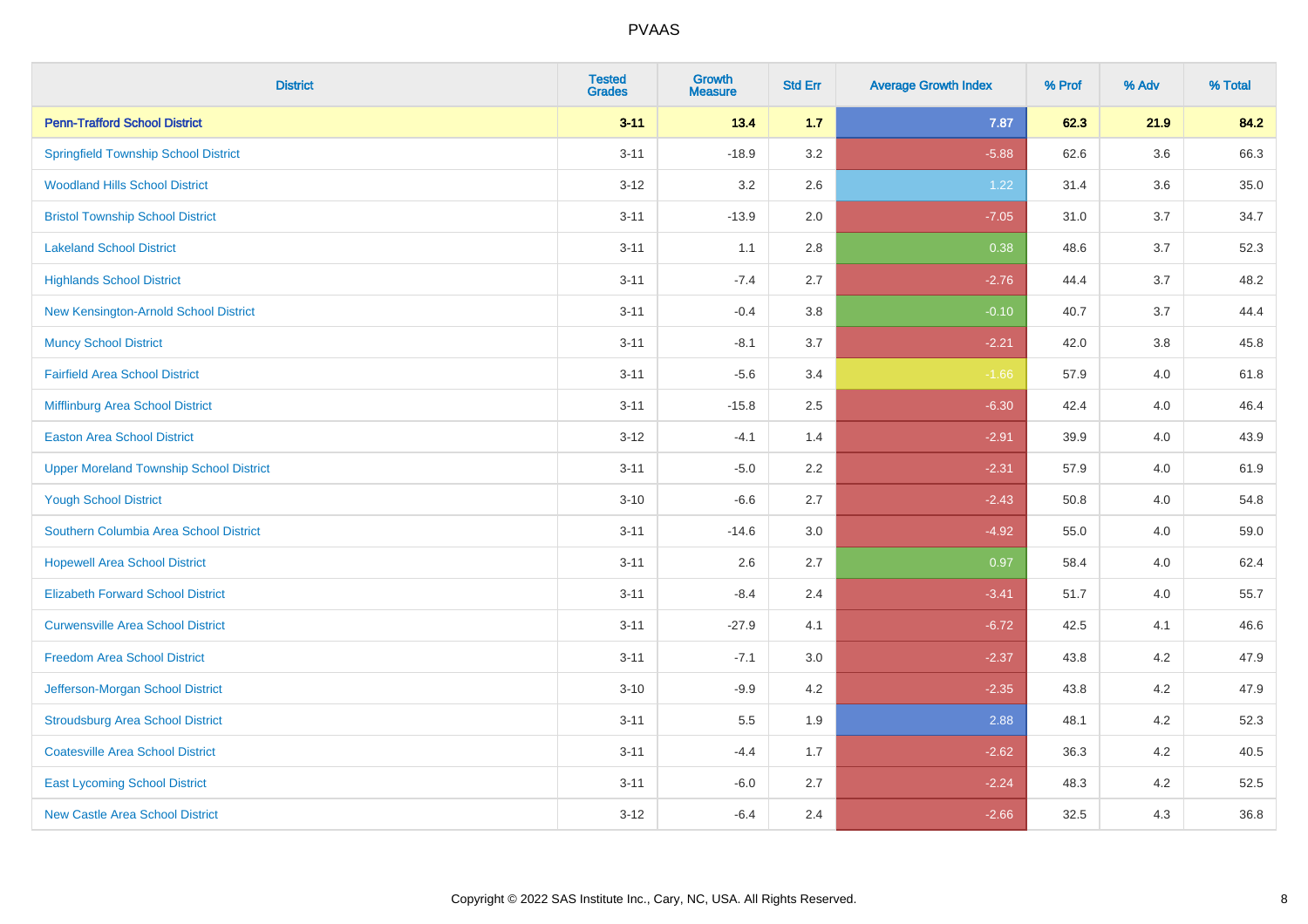| <b>District</b>                           | <b>Tested</b><br><b>Grades</b> | Growth<br><b>Measure</b> | <b>Std Err</b> | <b>Average Growth Index</b> | % Prof | % Adv | % Total |
|-------------------------------------------|--------------------------------|--------------------------|----------------|-----------------------------|--------|-------|---------|
| <b>Penn-Trafford School District</b>      | $3 - 11$                       | 13.4                     | 1.7            | 7.87                        | 62.3   | 21.9  | 84.2    |
| <b>Panther Valley School District</b>     | $3 - 12$                       | $-0.6$                   | 3.3            | $-0.19$                     | 47.9   | $4.3$ | 52.1    |
| <b>Tri-Valley School District</b>         | $3 - 10$                       | $-6.4$                   | 4.1            | $-1.57$                     | 37.0   | 4.4   | 41.3    |
| <b>Galeton Area School District</b>       | $3 - 11$                       | 2.2                      | 5.3            | 0.42                        | 41.3   | 4.4   | 45.6    |
| <b>West York Area School District</b>     | $3 - 12$                       | 3.2                      | 2.3            | 1.38                        | 53.8   | 4.4   | 58.2    |
| <b>Franklin Area School District</b>      | $3 - 11$                       | 6.6                      | 2.8            | 2.34                        | 48.2   | 4.5   | 52.7    |
| <b>Chartiers-Houston School District</b>  | $3 - 10$                       | $-8.6$                   | 3.5            | $-2.41$                     | 59.7   | 4.5   | 64.2    |
| South Williamsport Area School District   | $3 - 10$                       | $-5.7$                   | 2.5            | $-2.30$                     | 45.5   | 4.5   | 50.0    |
| <b>Mckeesport Area School District</b>    | $3 - 12$                       | 9.0                      | 2.4            | 3.72                        | 31.0   | 4.5   | 35.5    |
| <b>Solanco School District</b>            | $3 - 11$                       | $-11.0$                  | 2.0            | $-5.55$                     | 41.6   | 4.5   | 46.1    |
| <b>Reach Cyber Charter School</b>         | $3 - 11$                       | 8.1                      | 4.7            | 1.72                        | 42.4   | 4.6   | 47.0    |
| <b>Avonworth School District</b>          | $3 - 10$                       | $-12.6$                  | 3.1            | $-4.01$                     | 59.8   | 4.6   | 64.4    |
| Johnsonburg Area School District          | $3 - 11$                       | $-14.1$                  | 3.9            | $-3.62$                     | 54.0   | 4.6   | 58.6    |
| <b>Keystone Central School District</b>   | $3 - 11$                       | $-5.1$                   | 2.0            | $-2.46$                     | 44.7   | 4.6   | 49.4    |
| <b>Bangor Area School District</b>        | $3 - 12$                       | $-0.9$                   | 2.0            | $-0.43$                     | 44.3   | 4.7   | 49.0    |
| <b>Titusville Area School District</b>    | $3 - 11$                       | $-13.2$                  | 2.6            | $-4.99$                     | 43.2   | 4.8   | 48.0    |
| Insight PA Cyber Charter School           | $3 - 11$                       | 0.7                      | 5.7            | 0.12                        | 50.0   | 4.8   | 54.8    |
| <b>Interboro School District</b>          | $3 - 12$                       | $-7.3$                   | 2.1            | $-3.43$                     | 46.6   | 4.8   | 51.4    |
| <b>Upper Dauphin Area School District</b> | $3 - 11$                       | $-6.3$                   | 3.2            | $-1.98$                     | 37.4   | 4.8   | 42.2    |
| <b>Greensburg Salem School District</b>   | $3 - 11$                       | $-4.4$                   | 2.4            | $-1.88$                     | 47.6   | 4.9   | 52.4    |
| <b>General Mclane School District</b>     | $3 - 11$                       | 3.1                      | 2.9            | 1.07                        | 62.3   | 4.9   | 67.2    |
| <b>Redbank Valley School District</b>     | $3 - 11$                       | $-9.5$                   | 3.4            | $-2.77$                     | 31.5   | 4.9   | 36.4    |
| <b>Palmerton Area School District</b>     | $3 - 11$                       | $-1.2$                   | 3.0            | $-0.39$                     | 57.4   | 5.0   | 62.4    |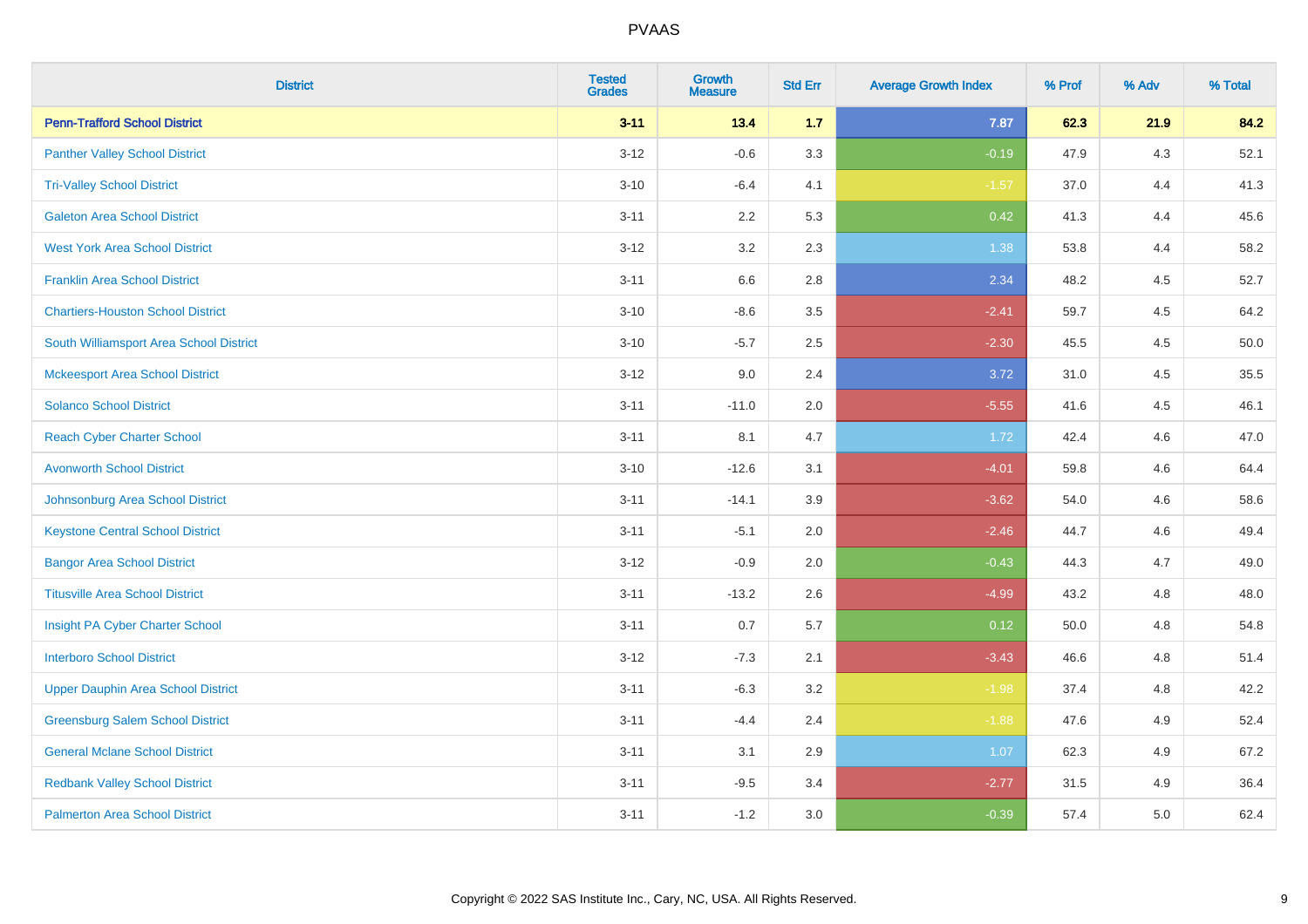| <b>District</b>                               | <b>Tested</b><br><b>Grades</b> | <b>Growth</b><br><b>Measure</b> | <b>Std Err</b> | <b>Average Growth Index</b> | % Prof | % Adv | % Total |
|-----------------------------------------------|--------------------------------|---------------------------------|----------------|-----------------------------|--------|-------|---------|
| <b>Penn-Trafford School District</b>          | $3 - 11$                       | 13.4                            | 1.7            | 7.87                        | 62.3   | 21.9  | 84.2    |
| Pennsylvania Cyber Charter School             | $3 - 11$                       | 11.6                            | 1.5            | 7.54                        | 46.3   | 5.0   | 51.3    |
| Pocono Mountain School District               | $3 - 12$                       | 6.8                             | 1.5            | 4.62                        | 45.8   | 5.0   | 50.7    |
| <b>Roberto Clemente Charter School</b>        | $3 - 12$                       | 2.2                             | 4.9            | 0.45                        | 27.5   | 5.0   | 32.5    |
| <b>Shenandoah Valley School District</b>      | $3 - 11$                       | 9.7                             | 3.9            | 2.49                        | 28.3   | 5.0   | 33.3    |
| Lehigh Valley Academy Regional Charter School | $3 - 11$                       | 0.7                             | 2.3            | 0.32                        | 46.3   | 5.0   | 51.4    |
| North Schuylkill School District              | $3 - 11$                       | $-1.0$                          | 2.4            | $-0.42$                     | 41.8   | 5.1   | 46.8    |
| <b>Turkeyfoot Valley Area School District</b> | $3 - 12$                       | $-4.3$                          | 5.6            | $-0.76$                     | 22.0   | 5.1   | 27.1    |
| <b>Wilmington Area School District</b>        | $3 - 11$                       | 7.5                             | 3.0            | 2.48                        | 55.1   | 5.1   | 60.2    |
| <b>Northern Cambria School District</b>       | $3 - 11$                       | 10.0                            | 3.3            | 3.04                        | 47.4   | 5.1   | 52.6    |
| <b>Fort Cherry School District</b>            | $3 - 10$                       | $-5.9$                          | 3.8            | $-1.56$                     | 55.2   | 5.2   | 60.3    |
| <b>Sharon City School District</b>            | $3 - 11$                       | 4.9                             | 2.6            | 1.87                        | 48.2   | 5.3   | 53.4    |
| <b>Middletown Area School District</b>        | $3 - 11$                       | $-5.3$                          | 2.6            | $-2.05$                     | 46.4   | 5.3   | 51.7    |
| <b>Warren County School District</b>          | $3 - 11$                       | $-0.1$                          | 1.8            | $-0.06$                     | 37.2   | 5.3   | 42.6    |
| <b>Glendale School District</b>               | $3 - 10$                       | $-0.9$                          | 3.7            | $-0.24$                     | 50.0   | 5.4   | 55.4    |
| <b>Wilkes-Barre Area School District</b>      | $3 - 11$                       | 0.1                             | 3.2            | 0.02                        | 35.5   | 5.4   | 40.9    |
| <b>Purchase Line School District</b>          | $3 - 12$                       | 1.7                             | 3.5            | 0.47                        | 43.1   | 5.4   | 48.5    |
| <b>Benton Area School District</b>            | $3 - 10$                       | $-9.7$                          | 4.5            | $-2.18$                     | 43.2   | 5.4   | 48.6    |
| <b>Millville Area School District</b>         | $3-12$                         | $-0.9$                          | 4.7            | $-0.18$                     | 51.4   | 5.4   | 56.8    |
| <b>Pottsville Area School District</b>        | $3 - 12$                       | 4.4                             | 2.3            | 1.94                        | 44.8   | 5.4   | 50.2    |
| <b>Montrose Area School District</b>          | $3 - 10$                       | $-5.5$                          | 3.0            | $-1.82$                     | 46.7   | 5.4   | 52.2    |
| <b>Antietam School District</b>               | $3 - 10$                       | $-4.3$                          | 3.8            | $-1.13$                     | 36.4   | 5.4   | 41.8    |
| <b>Berwick Area School District</b>           | $3 - 11$                       | $-9.3$                          | 2.6            | $-3.59$                     | 42.1   | 5.5   | 47.6    |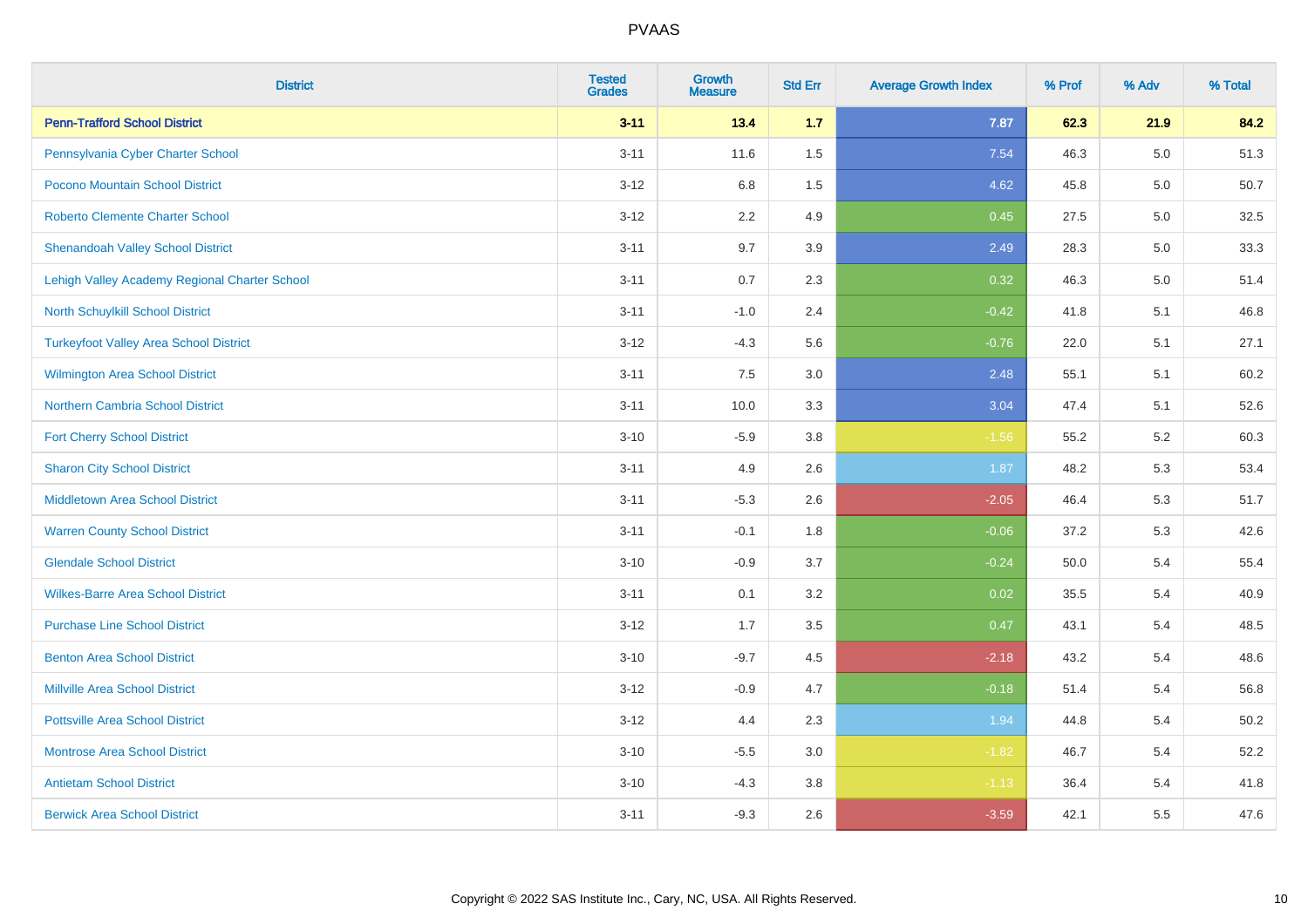| <b>District</b>                            | <b>Tested</b><br><b>Grades</b> | <b>Growth</b><br><b>Measure</b> | <b>Std Err</b> | <b>Average Growth Index</b> | % Prof | % Adv | % Total |
|--------------------------------------------|--------------------------------|---------------------------------|----------------|-----------------------------|--------|-------|---------|
| <b>Penn-Trafford School District</b>       | $3 - 11$                       | 13.4                            | $1.7$          | 7.87                        | 62.3   | 21.9  | 84.2    |
| <b>Pleasant Valley School District</b>     | $3 - 11$                       | 3.1                             | 2.0            | 1.57                        | 57.2   | 5.5   | 62.8    |
| <b>Punxsutawney Area School District</b>   | $3 - 11$                       | 4.2                             | 2.9            | 1.45                        | 55.0   | 5.5   | 60.6    |
| <b>Neshannock Township School District</b> | $3 - 10$                       | $-9.7$                          | 2.9            | $-3.34$                     | 62.4   | 5.6   | 67.9    |
| <b>Austin Area School District</b>         | $3 - 11$                       | $-5.7$                          | 6.4            | $-0.90$                     | 33.3   | 5.6   | 38.9    |
| <b>Conemaugh Valley School District</b>    | $3-12$                         | $-3.2$                          | 4.1            | $-0.78$                     | 48.2   | 5.6   | 53.7    |
| <b>York Co School Of Technology</b>        | $9 - 12$                       | $-3.8$                          | 1.7            | $-2.22$                     | 39.1   | 5.6   | 44.7    |
| Susquehanna Township School District       | $3 - 12$                       | $-5.8$                          | 2.7            | $-2.17$                     | 36.0   | 5.6   | 41.6    |
| <b>Lehighton Area School District</b>      | $3 - 11$                       | $-1.6$                          | 2.3            | $-0.70$                     | 51.1   | 5.6   | 56.7    |
| <b>Steel Valley School District</b>        | $3 - 11$                       | 6.5                             | 3.4            | 1.89                        | 50.7   | 5.6   | 56.3    |
| <b>Troy Area School District</b>           | $3 - 10$                       | $-4.3$                          | 3.4            | $-1.26$                     | 43.2   | 5.7   | 48.9    |
| <b>Hanover Area School District</b>        | $3 - 11$                       | 2.2                             | 4.6            | 0.48                        | 42.9   | 5.7   | 48.6    |
| Mastery Charter School - Hardy Williams    | $3 - 11$                       | 11.4                            | 3.4            | 3.33                        | 44.3   | 5.7   | 50.0    |
| <b>New Brighton Area School District</b>   | $3 - 11$                       | 4.6                             | 3.1            | 1.47                        | 60.9   | 5.8   | 66.7    |
| <b>Chestnut Ridge School District</b>      | $3-12$                         | $-3.4$                          | 2.9            | $-1.17$                     | 46.6   | 5.8   | 52.4    |
| Oil City Area School District              | $3 - 11$                       | $-2.9$                          | 2.6            | $-1.08$                     | 44.4   | 5.8   | 50.2    |
| <b>Uniontown Area School District</b>      | $3 - 11$                       | 6.0                             | 3.2            | 1.87                        | 62.4   | 5.9   | 68.2    |
| <b>North Star School District</b>          | $3 - 11$                       | $-8.7$                          | 3.5            | $-2.51$                     | 47.8   | 6.0   | 53.7    |
| <b>Cambria Heights School District</b>     | $3 - 10$                       | $-4.1$                          | 3.1            | $-1.32$                     | 51.0   | 6.0   | 57.0    |
| <b>Corry Area School District</b>          | $3 - 11$                       | $-5.3$                          | 2.6            | $-2.03$                     | 38.5   | 6.0   | 44.5    |
| <b>Dover Area School District</b>          | $3 - 12$                       | 6.0                             | 2.1            | 2.94                        | 52.2   | 6.0   | 58.2    |
| <b>Southeastern Greene School District</b> | $3 - 10$                       | 3.3                             | 4.6            | 0.72                        | 57.6   | 6.1   | 63.6    |
| <b>Armstrong School District</b>           | $3 - 11$                       | 2.6                             | 1.7            | 1.53                        | 51.5   | 6.1   | 57.6    |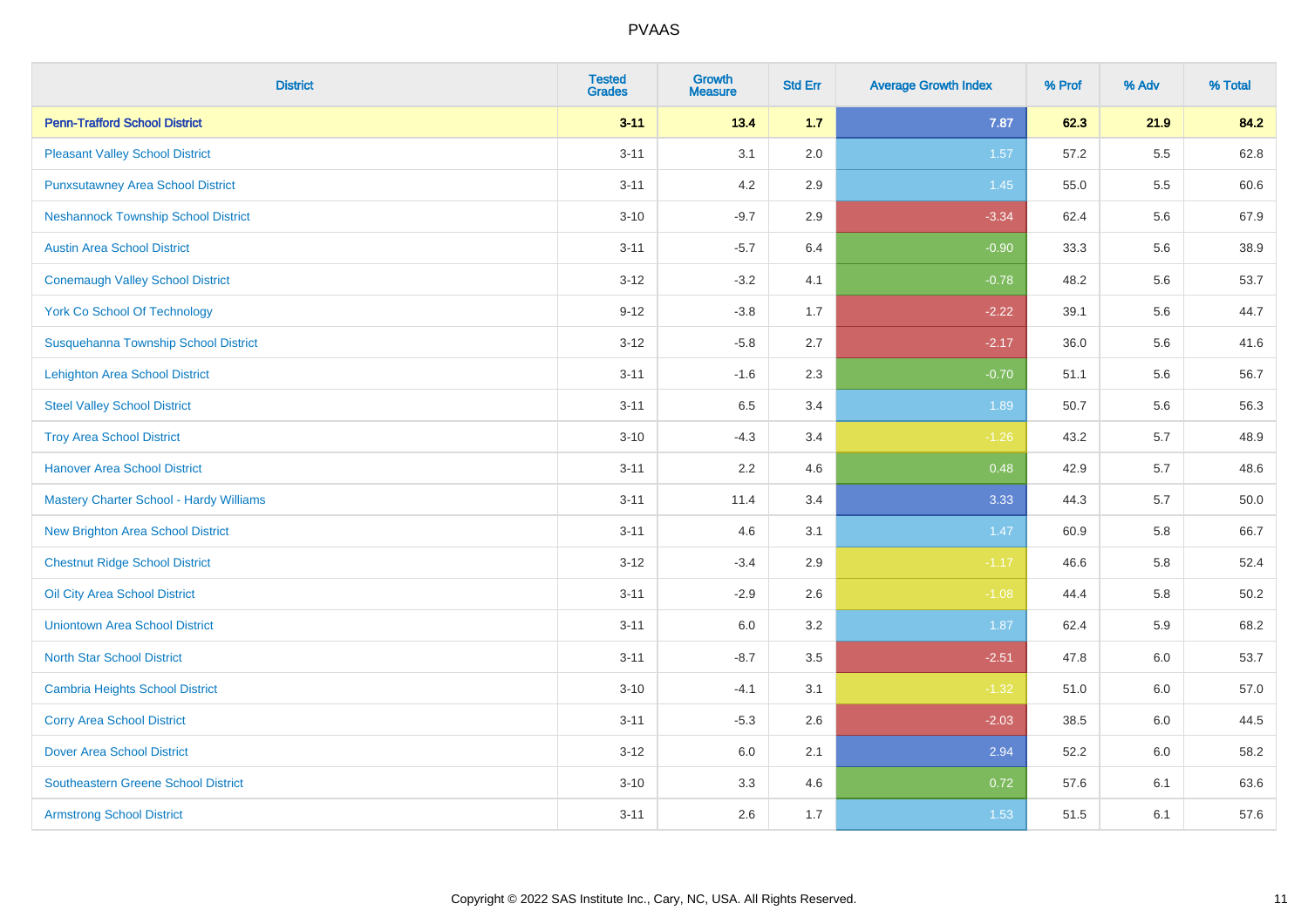| <b>District</b>                               | <b>Tested</b><br><b>Grades</b> | <b>Growth</b><br><b>Measure</b> | <b>Std Err</b> | <b>Average Growth Index</b> | % Prof | % Adv   | % Total |
|-----------------------------------------------|--------------------------------|---------------------------------|----------------|-----------------------------|--------|---------|---------|
| <b>Penn-Trafford School District</b>          | $3 - 11$                       | 13.4                            | 1.7            | 7.87                        | 62.3   | 21.9    | 84.2    |
| <b>Valley Grove School District</b>           | $3 - 10$                       | $-3.7$                          | 3.7            | $-1.01$                     | 51.2   | 6.1     | 57.3    |
| <b>Shikellamy School District</b>             | $3 - 10$                       | $-22.3$                         | 2.5            | $-8.92$                     | 33.3   | 6.1     | 39.5    |
| <b>Brentwood Borough School District</b>      | $3 - 11$                       | $-5.3$                          | $3.0\,$        | $-1.72$                     | 52.0   | 6.1     | 58.2    |
| <b>Brownsville Area School District</b>       | $3 - 12$                       | $-7.2$                          | 3.9            | $-1.83$                     | 34.4   | 6.1     | 40.5    |
| <b>Otto-Eldred School District</b>            | $3 - 11$                       | $-0.7$                          | 4.2            | $-0.15$                     | 56.2   | $6.2\,$ | 62.5    |
| <b>Moniteau School District</b>               | $3 - 11$                       | $-11.8$                         | 3.3            | $-3.56$                     | 50.0   | 6.3     | 56.3    |
| <b>Carlisle Area School District</b>          | $3 - 11$                       | $-5.3$                          | 1.9            | $-2.81$                     | 54.0   | 6.3     | 60.3    |
| <b>Rose Tree Media School District</b>        | $3 - 10$                       | $-25.6$                         | 2.4            | $-10.76$                    | 54.8   | 6.4     | 61.2    |
| <b>Southern Tioga School District</b>         | $3 - 11$                       | $-11.5$                         | 2.7            | $-4.25$                     | 47.8   | 6.4     | 54.3    |
| <b>Keystone School District</b>               | $3 - 11$                       | 3.1                             | 3.3            | 0.94                        | 50.6   | 6.5     | 57.1    |
| <b>Western Beaver County School District</b>  | $3 - 11$                       | $-7.8$                          | 4.2            | $-1.87$                     | 56.5   | 6.5     | 63.0    |
| <b>Chichester School District</b>             | $3 - 11$                       | $-2.7$                          | 2.3            | $-1.17$                     | 44.6   | 6.6     | 51.2    |
| <b>Towanda Area School District</b>           | $3 - 11$                       | 4.0                             | 2.8            | 1.44                        | 39.4   | 6.6     | 46.0    |
| <b>Salisbury Township School District</b>     | $3 - 11$                       | 6.3                             | 3.6            | 1.77                        | 46.2   | 6.6     | 52.8    |
| <b>United School District</b>                 | $3 - 11$                       | 2.1                             | 3.4            | 0.63                        | 60.3   | 6.6     | 66.9    |
| <b>South Eastern School District</b>          | $3 - 11$                       | 0.9                             | 2.4            | 0.39                        | 54.8   | 6.6     | 61.4    |
| <b>Agora Cyber Charter School</b>             | $3 - 11$                       | 5.8                             | 2.6            | 2.28                        | 42.8   | 6.6     | 49.4    |
| <b>Upper Darby School District</b>            | $3 - 12$                       | 6.9                             | 1.5            | 4.62                        | 45.0   | 6.7     | 51.7    |
| <b>Palisades School District</b>              | $3 - 11$                       | $-8.7$                          | 2.8            | $-3.06$                     | 53.8   | $6.7\,$ | 60.5    |
| <b>Mifflin County School District</b>         | $3 - 11$                       | 9.1                             | 1.7            | 5.49                        | 47.1   | 6.7     | 53.8    |
| South Side Area School District               | $3 - 11$                       | $-1.6$                          | 3.3            | $-0.48$                     | 50.0   | 6.8     | 56.8    |
| <b>Clarion-Limestone Area School District</b> | $3-12$                         | $-2.5$                          | 4.1            | $-0.60$                     | 56.8   | 6.8     | 63.6    |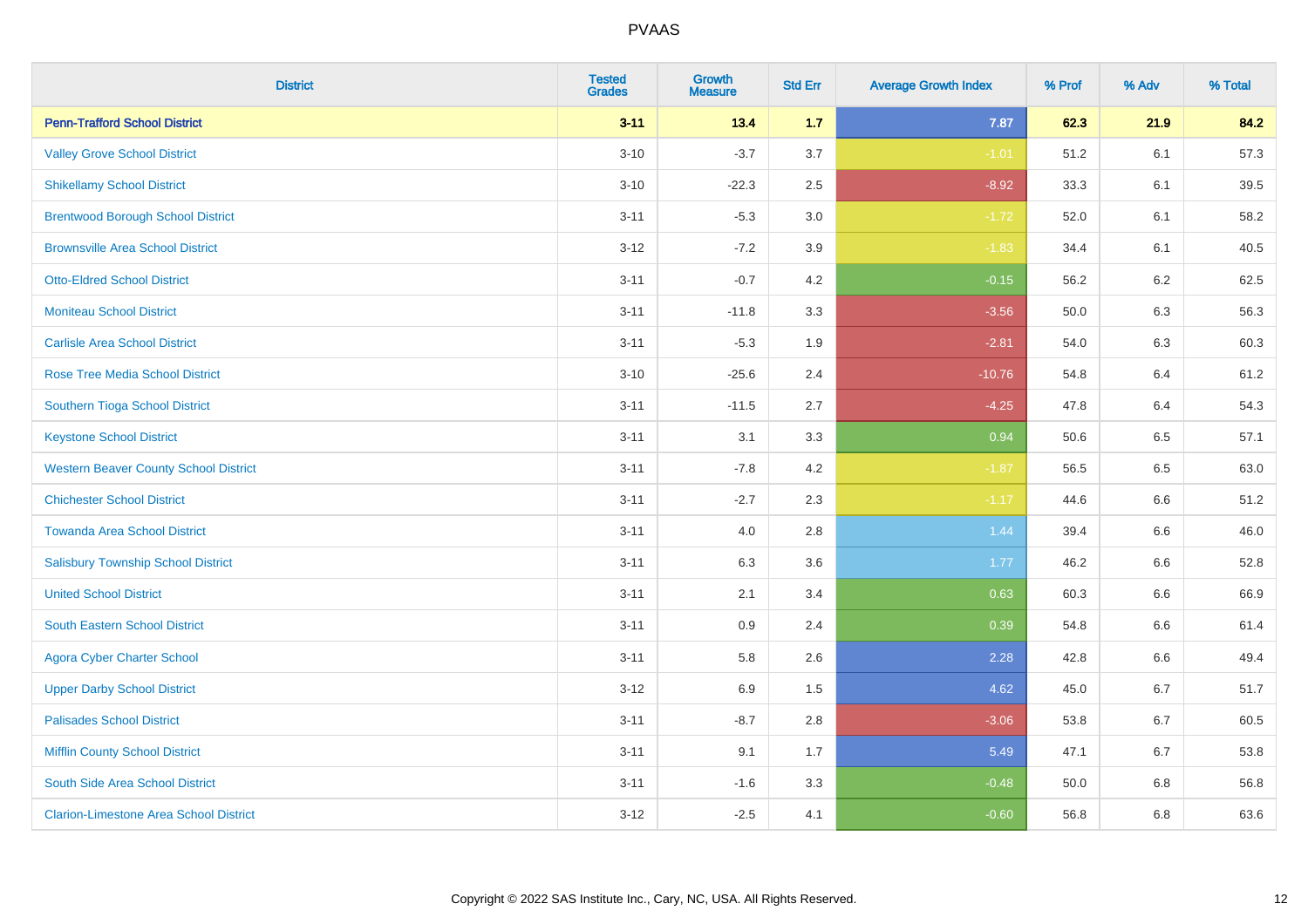| <b>District</b>                              | <b>Tested</b><br><b>Grades</b> | <b>Growth</b><br><b>Measure</b> | <b>Std Err</b> | <b>Average Growth Index</b> | % Prof | % Adv   | % Total |
|----------------------------------------------|--------------------------------|---------------------------------|----------------|-----------------------------|--------|---------|---------|
| <b>Penn-Trafford School District</b>         | $3 - 11$                       | 13.4                            | 1.7            | 7.87                        | 62.3   | 21.9    | 84.2    |
| <b>Waynesboro Area School District</b>       | $3 - 12$                       | $-6.1$                          | 1.9            | $-3.20$                     | 50.0   | $6.8\,$ | 56.8    |
| <b>Bermudian Springs School District</b>     | $3 - 11$                       | $-5.5$                          | 2.9            | $-1.94$                     | 56.4   | 6.8     | 63.2    |
| <b>Susquehanna Community School District</b> | $3 - 11$                       | $-2.8$                          | 4.2            | $-0.66$                     | 49.4   | $6.9\,$ | 56.3    |
| <b>Greenville Area School District</b>       | $3 - 11$                       | 0.7                             | 2.9            | 0.26                        | 53.4   | 6.9     | 60.3    |
| <b>Milton Area School District</b>           | $3 - 11$                       | $-8.7$                          | 2.5            | $-3.52$                     | 45.4   | $6.9\,$ | 52.3    |
| Meyersdale Area School District              | $3 - 11$                       | 4.2                             | 4.0            | 1.07                        | 43.1   | 6.9     | 50.0    |
| <b>Blairsville-Saltsburg School District</b> | $3 - 11$                       | $-8.0$                          | 3.0            | $-2.68$                     | 37.3   | 7.0     | 44.3    |
| <b>Union School District</b>                 | $3 - 12$                       | 2.3                             | 4.2            | 0.54                        | 32.6   | 7.0     | 39.5    |
| Philadelphia City School District            | $3 - 12$                       | 7.5                             | 0.6            | 12.64                       | 38.4   | 7.0     | 45.4    |
| <b>Reynolds School District</b>              | $3 - 10$                       | 0.5                             | 3.4            | 0.16                        | 52.1   | 7.0     | 59.2    |
| <b>Penncrest School District</b>             | $3 - 11$                       | 5.7                             | 2.2            | 2.57                        | 47.2   | 7.1     | 54.3    |
| <b>Old Forge School District</b>             | $3 - 12$                       | $-5.9$                          | 3.4            | $-1.73$                     | 52.9   | 7.1     | 60.0    |
| <b>Twin Valley School District</b>           | $3 - 12$                       | $-3.6$                          | 2.1            | $-1.69$                     | 49.6   | 7.1     | 56.8    |
| <b>Governor Mifflin School District</b>      | $3 - 11$                       | 4.1                             | 1.8            | 2.33                        | 42.5   | 7.2     | 49.7    |
| <b>Southmoreland School District</b>         | $3 - 11$                       | $-8.3$                          | 3.6            | $-2.32$                     | 56.8   | 7.2     | 64.0    |
| <b>Dunmore School District</b>               | $3 - 11$                       | $-7.7$                          | 2.9            | $-2.62$                     | 34.0   | 7.2     | 41.2    |
| <b>Hatboro-Horsham School District</b>       | $3 - 11$                       | $-12.8$                         | 1.7            | $-7.47$                     | 45.6   | 7.2     | 52.8    |
| <b>Windber Area School District</b>          | $3 - 11$                       | $-7.2$                          | 3.2            | $-2.24$                     | 55.4   | 7.2     | 62.6    |
| <b>Northwest Area School District</b>        | $3 - 10$                       | $-10.0$                         | 3.8            | $-2.59$                     | 34.6   | 7.3     | 41.8    |
| <b>West Greene School District</b>           | $3 - 11$                       | $-4.5$                          | 4.3            | $-1.04$                     | 36.6   | 7.3     | 43.9    |
| <b>Whitehall-Coplay School District</b>      | $3 - 11$                       | 6.1                             | 1.8            | 3.45                        | 49.3   | 7.4     | 56.6    |
| <b>Charleroi School District</b>             | $3 - 11$                       | $-2.6$                          | 3.0            | $-0.86$                     | 55.7   | 7.4     | 63.1    |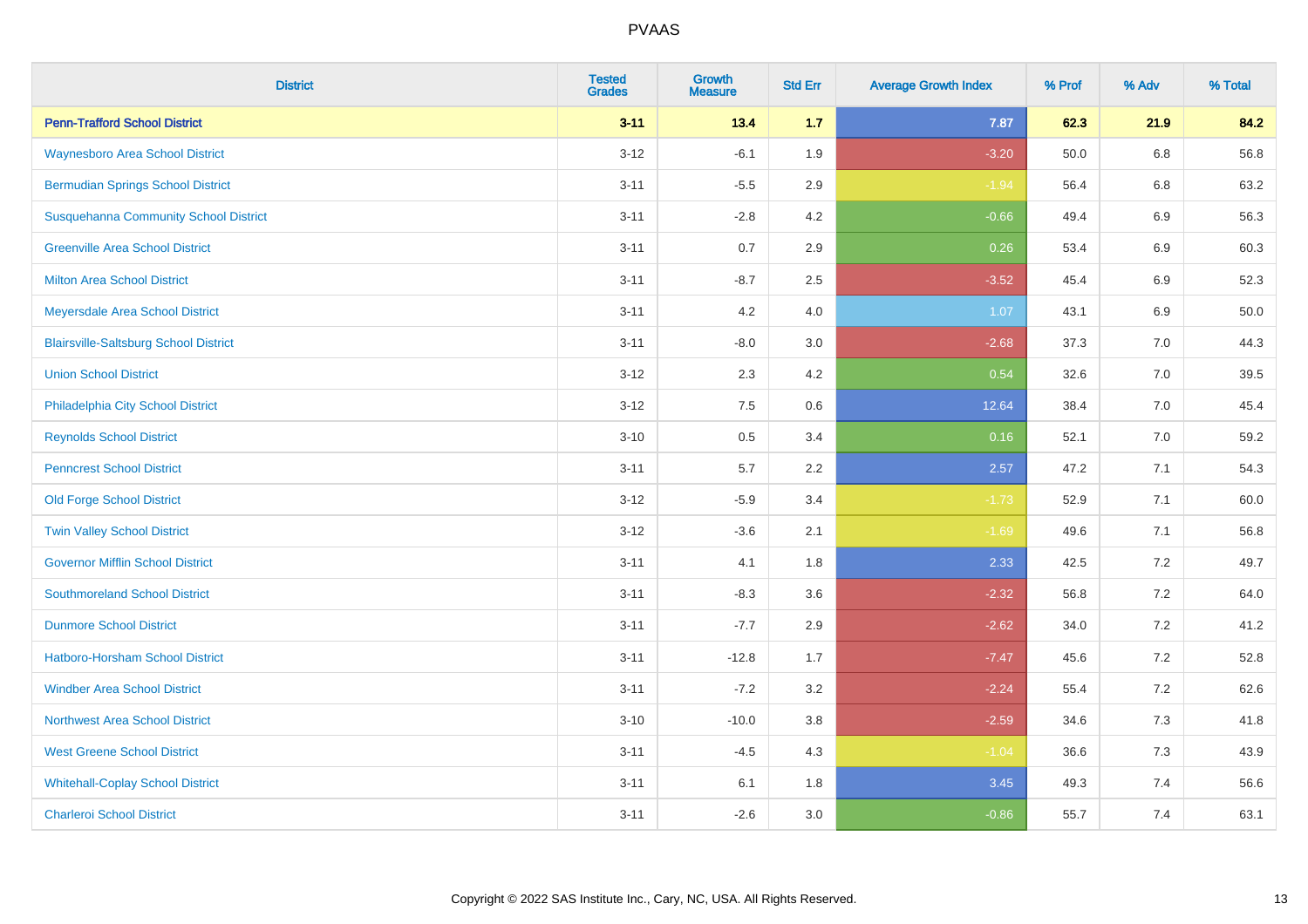| <b>District</b>                           | <b>Tested</b><br><b>Grades</b> | <b>Growth</b><br><b>Measure</b> | <b>Std Err</b> | <b>Average Growth Index</b> | % Prof | % Adv | % Total |
|-------------------------------------------|--------------------------------|---------------------------------|----------------|-----------------------------|--------|-------|---------|
| <b>Penn-Trafford School District</b>      | $3 - 11$                       | 13.4                            | $1.7$          | 7.87                        | 62.3   | 21.9  | 84.2    |
| <b>Central Dauphin School District</b>    | $3 - 11$                       | 4.4                             | 1.3            | 3.32                        | 53.3   | 7.4   | 60.7    |
| Jim Thorpe Area School District           | $3 - 11$                       | $-5.8$                          | 2.7            | $-2.19$                     | 33.3   | 7.4   | 40.7    |
| Millersburg Area School District          | $3 - 11$                       | 6.2                             | 3.8            | 1.63                        | 51.8   | 7.4   | 59.3    |
| <b>Conneaut School District</b>           | $3-12$                         | $-7.5$                          | 2.6            | $-2.91$                     | 38.4   | 7.4   | 45.8    |
| <b>Sayre Area School District</b>         | $3 - 11$                       | 11.2                            | 3.5            | 3.20                        | 52.2   | 7.5   | 59.7    |
| Jeannette City School District            | $3 - 11$                       | $-4.3$                          | 3.8            | $-1.13$                     | 46.7   | 7.5   | 54.2    |
| Catasauqua Area School District           | $3-12$                         | $-12.1$                         | 3.0            | $-4.00$                     | 36.8   | 7.6   | 44.3    |
| <b>Wattsburg Area School District</b>     | $3 - 11$                       | 6.5                             | 2.7            | 2.43                        | 42.7   | 7.6   | 50.3    |
| <b>Dallas School District</b>             | $3 - 11$                       | $-2.5$                          | 2.2            | $-1.12$                     | 54.9   | 7.6   | 62.4    |
| <b>Athens Area School District</b>        | $3 - 11$                       | 1.6                             | 2.5            | 0.64                        | 46.9   | 7.6   | 54.5    |
| <b>Pine Grove Area School District</b>    | $3 - 11$                       | $-7.7$                          | 2.9            | $-2.66$                     | 42.3   | 7.7   | 50.0    |
| Penn Cambria School District              | $3 - 11$                       | $-0.0$                          | 2.7            | $-0.01$                     | 61.5   | $7.7$ | 69.2    |
| <b>Brockway Area School District</b>      | $3 - 11$                       | 0.6                             | 3.6            | 0.16                        | 49.2   | 7.7   | 56.9    |
| <b>Annville-Cleona School District</b>    | $3-12$                         | $-12.1$                         | 2.7            | $-4.46$                     | 34.9   | 7.8   | 42.6    |
| East Stroudsburg Area School District     | $3 - 11$                       | 0.1                             | 1.6            | 0.05                        | 45.8   | 7.8   | 53.6    |
| <b>Connellsville Area School District</b> | $3 - 11$                       | 6.1                             | 2.0            | 3.05                        | 45.4   | 7.8   | 53.2    |
| <b>Iroquois School District</b>           | $3 - 11$                       | 13.1                            | 3.0            | 4.35                        | 48.2   | 7.8   | 56.0    |
| <b>Mid Valley School District</b>         | $3 - 10$                       | $-1.7$                          | 3.0            | $-0.55$                     | 45.1   | 7.8   | 52.9    |
| <b>Hazleton Area School District</b>      | $3 - 11$                       | 9.6                             | 1.4            | 6.77                        | 45.0   | 7.8   | 52.9    |
| Lake-Lehman School District               | $3 - 11$                       | 10.8                            | 2.7            | 3.93                        | 55.3   | 7.9   | 63.2    |
| <b>Ringgold School District</b>           | $3 - 11$                       | $-14.7$                         | 2.4            | $-6.04$                     | 41.5   | 7.9   | 49.4    |
| <b>Collegium Charter School</b>           | $3 - 10$                       | 5.9                             | 2.5            | 2.33                        | 38.1   | 7.9   | 46.0    |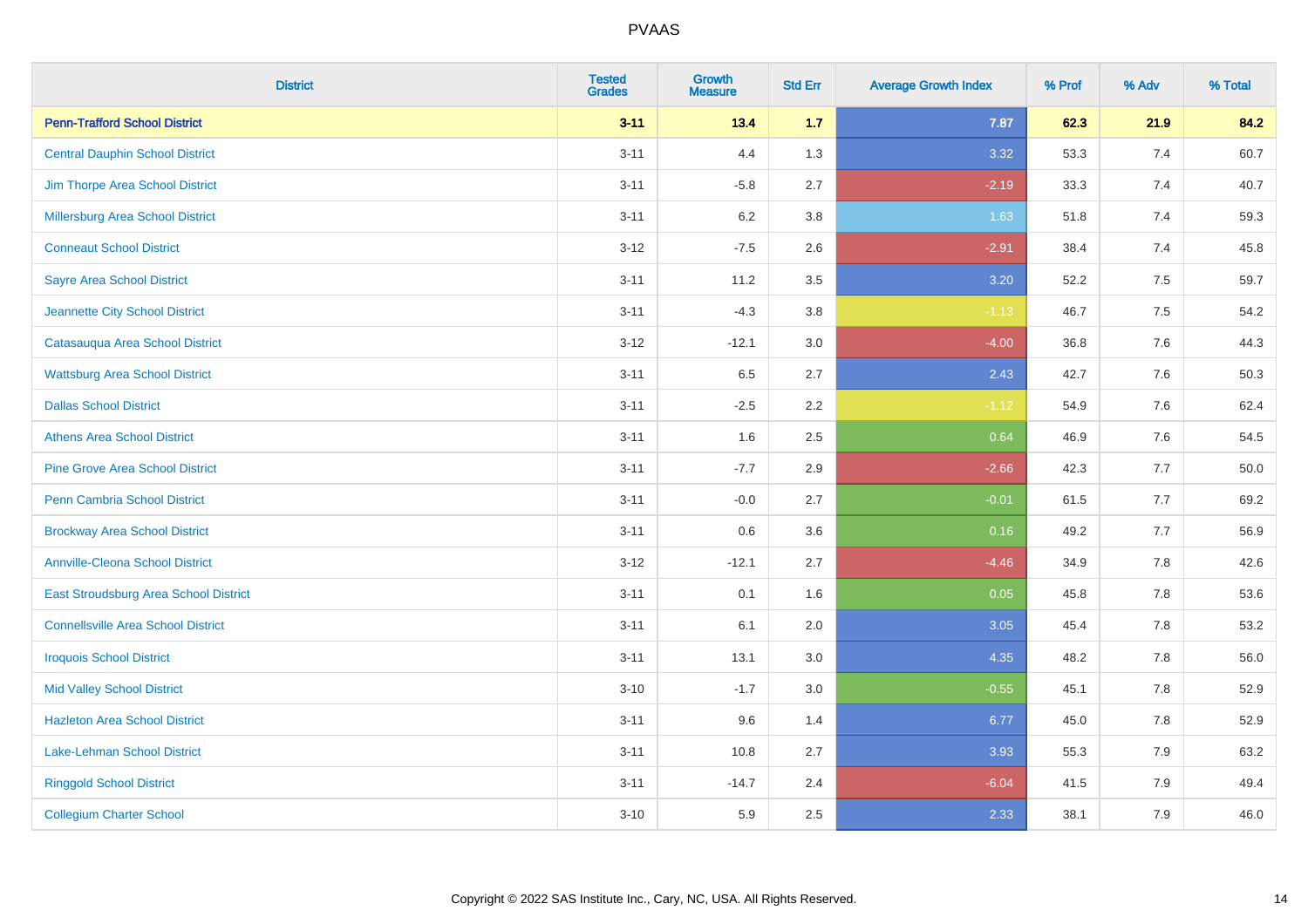| <b>District</b>                                | <b>Tested</b><br><b>Grades</b> | <b>Growth</b><br><b>Measure</b> | <b>Std Err</b> | <b>Average Growth Index</b> | % Prof | % Adv   | % Total |
|------------------------------------------------|--------------------------------|---------------------------------|----------------|-----------------------------|--------|---------|---------|
| <b>Penn-Trafford School District</b>           | $3 - 11$                       | 13.4                            | $1.7$          | 7.87                        | 62.3   | 21.9    | 84.2    |
| <b>Oxford Area School District</b>             | $3 - 11$                       | $-4.3$                          | 1.9            | $-2.26$                     | 41.3   | $8.0\,$ | 49.3    |
| <b>Mercer Area School District</b>             | $3 - 11$                       | $-0.2$                          | 3.3            | $-0.06$                     | 56.0   | 8.0     | 64.0    |
| <b>Pennridge School District</b>               | $3 - 10$                       | $-16.8$                         | 1.4            | $-11.59$                    | 46.8   | $8.0\,$ | 54.9    |
| <b>Fannett-Metal School District</b>           | $3 - 11$                       | $-3.4$                          | 5.1            | $-0.67$                     | 38.7   | 8.1     | 46.8    |
| <b>Warrior Run School District</b>             | $3 - 11$                       | 4.6                             | 3.0            | 1.51                        | 40.9   | 8.1     | 49.0    |
| <b>Tuscarora School District</b>               | $3 - 11$                       | $-0.6$                          | 2.3            | $-0.27$                     | 45.1   | 8.1     | 53.2    |
| <b>South Western School District</b>           | $3 - 12$                       | 3.9                             | 1.9            | 2.08                        | 60.2   | 8.1     | 68.3    |
| Saint Marys Area School District               | $3 - 11$                       | 7.8                             | 2.6            | 3.04                        | 57.0   | 8.2     | 65.2    |
| <b>Claysburg-Kimmel School District</b>        | $3 - 11$                       | $-5.7$                          | 4.0            | $-1.42$                     | 42.9   | $8.2\,$ | 51.0    |
| Hamburg Area School District                   | $3 - 11$                       | 8.9                             | 2.5            | 3.63                        | 43.5   | 8.2     | 51.7    |
| <b>Pittsburgh School District</b>              | $3 - 11$                       | $-3.3$                          | 1.1            | $-3.04$                     | 33.9   | 8.2     | 42.1    |
| <b>Brandywine Heights Area School District</b> | $3 - 11$                       | $-4.9$                          | 2.7            | $-1.81$                     | 49.2   | 8.2     | 57.4    |
| <b>Coudersport Area School District</b>        | $3 - 11$                       | 7.7                             | 3.7            | 2.06                        | 55.7   | 8.2     | 63.9    |
| <b>Ridley School District</b>                  | $3-12$                         | 10.0                            | 1.6            | 6.10                        | 45.6   | 8.2     | 53.8    |
| Altoona Area School District                   | $3 - 12$                       | 3.3                             | 1.6            | 1.99                        | 47.7   | 8.2     | 55.9    |
| <b>Bensalem Township School District</b>       | $3 - 11$                       | 1.6                             | 1.6            | 0.98                        | 38.8   | 8.3     | 47.1    |
| <b>Bradford Area School District</b>           | $3-12$                         | $-9.3$                          | 2.4            | $-3.87$                     | 45.8   | 8.3     | 54.2    |
| Karns City Area School District                | $3 - 11$                       | $-6.0$                          | 2.9            | $-2.03$                     | 53.1   | 8.3     | 61.5    |
| <b>Gillingham Charter School</b>               | $3 - 11$                       | $-4.4$                          | 5.6            | $-0.77$                     | 20.8   | 8.3     | 29.2    |
| 21st Century Cyber Charter School              | $6 - 12$                       | 5.7                             | 2.3            | 2.50                        | 56.7   | 8.3     | 65.0    |
| <b>Cornwall-Lebanon School District</b>        | $3 - 11$                       | 8.3                             | 1.6            | 5.08                        | 47.2   | 8.4     | 55.6    |
| <b>West Perry School District</b>              | $3 - 11$                       | 12.5                            | 2.5            | 4.99                        | 56.6   | 8.4     | 65.0    |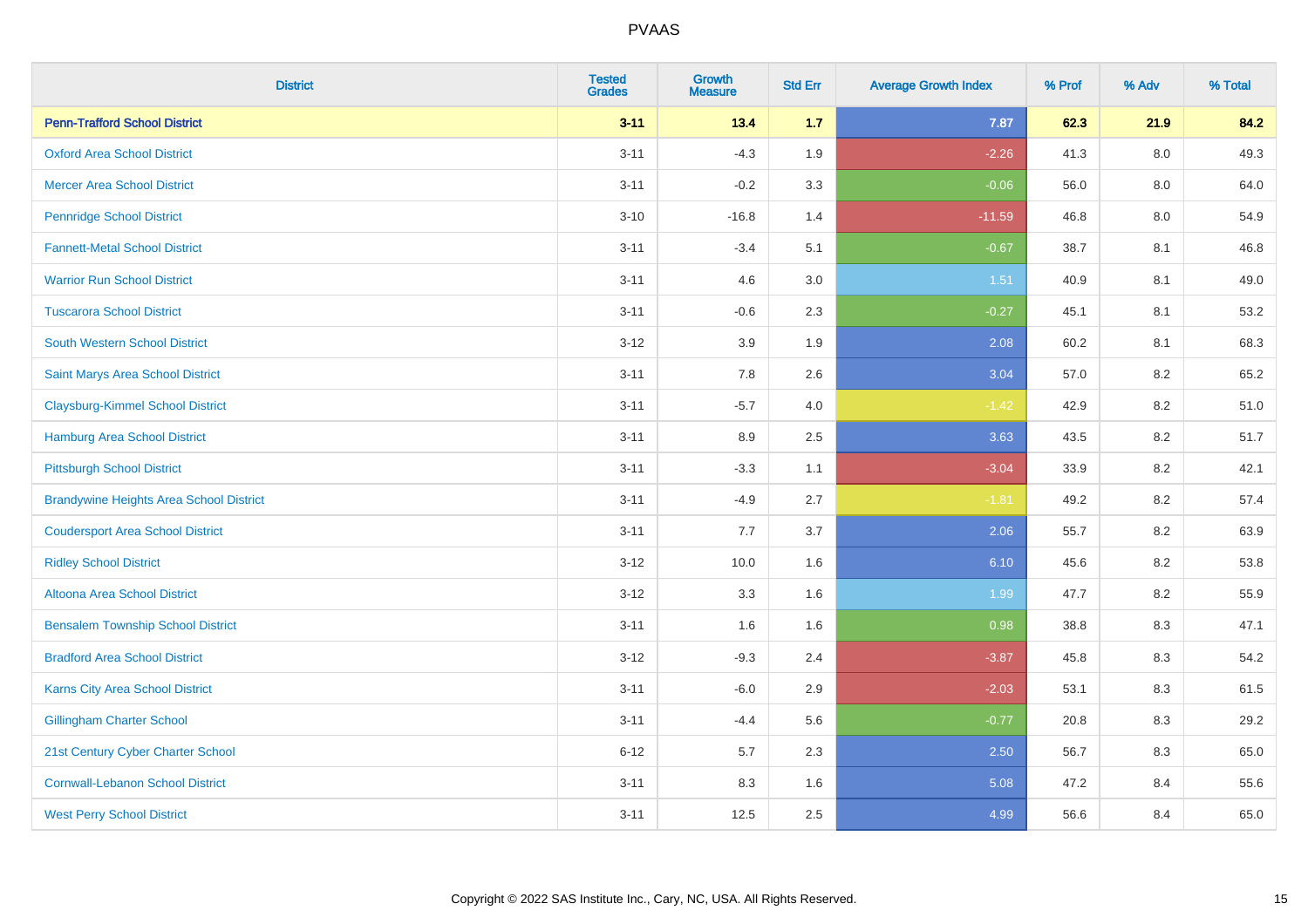| <b>District</b>                                 | <b>Tested</b><br><b>Grades</b> | <b>Growth</b><br><b>Measure</b> | <b>Std Err</b> | <b>Average Growth Index</b> | % Prof | % Adv   | % Total |
|-------------------------------------------------|--------------------------------|---------------------------------|----------------|-----------------------------|--------|---------|---------|
| <b>Penn-Trafford School District</b>            | $3 - 11$                       | 13.4                            | 1.7            | 7.87                        | 62.3   | 21.9    | 84.2    |
| <b>Chartiers Valley School District</b>         | $3 - 11$                       | $-1.7$                          | 2.0            | $-0.81$                     | 54.7   | 8.4     | 63.1    |
| <b>Westinghouse Arts Academy Charter School</b> | $9 - 10$                       | $-0.7$                          | 3.6            | $-0.19$                     | 59.2   | 8.4     | 67.6    |
| <b>Wilson Area School District</b>              | $3 - 11$                       | 6.0                             | 2.6            | 2.30                        | 48.7   | 8.5     | 57.2    |
| <b>Octorara Area School District</b>            | $3 - 11$                       | 9.1                             | 2.4            | 3.82                        | 52.1   | 8.5     | 60.6    |
| <b>East Pennsboro Area School District</b>      | $3 - 11$                       | $-4.2$                          | 2.5            | $-1.71$                     | 60.8   | 8.5     | 69.3    |
| <b>Blue Mountain School District</b>            | $3 - 10$                       | $-5.8$                          | 2.3            | $-2.56$                     | 46.6   | 8.5     | 55.1    |
| <b>Baldwin-Whitehall School District</b>        | $3 - 11$                       | 1.8                             | 1.9            | 0.94                        | 58.6   | 8.6     | 67.1    |
| <b>Central Fulton School District</b>           | $3 - 11$                       | $-0.5$                          | 3.5            | $-0.14$                     | 51.4   | 8.6     | 60.0    |
| <b>Upper Adams School District</b>              | $3 - 11$                       | 1.3                             | 2.9            | 0.47                        | 55.2   | 8.6     | 63.8    |
| <b>Chambersburg Area School District</b>        | $3 - 11$                       | $-9.5$                          | 1.3            | $-7.20$                     | 42.7   | 8.6     | 51.4    |
| <b>Centennial School District</b>               | $3 - 10$                       | 7.1                             | 1.7            | 4.29                        | 50.1   | 8.7     | 58.9    |
| <b>Riverside Beaver County School District</b>  | $3 - 11$                       | $-14.0$                         | 3.0            | $-4.64$                     | 49.4   | $8.8\,$ | 58.2    |
| <b>Blackhawk School District</b>                | $3 - 11$                       | 4.7                             | 2.3            | 2.01                        | 55.8   | 8.8     | 64.6    |
| <b>Big Spring School District</b>               | $3 - 11$                       | $-9.8$                          | 2.4            | $-4.00$                     | 38.6   | 8.9     | 47.5    |
| <b>Central Valley School District</b>           | $3 - 10$                       | 4.8                             | 2.4            | 1.98                        | 56.9   | 9.0     | 65.9    |
| <b>Riverside School District</b>                | $3 - 11$                       | $-3.2$                          | 3.0            | $-1.09$                     | 43.0   | 9.0     | 52.0    |
| <b>Plum Borough School District</b>             | $3 - 11$                       | $-11.3$                         | 2.2            | $-5.19$                     | 51.1   | 9.0     | 60.1    |
| <b>Pequea Valley School District</b>            | $3 - 11$                       | $-5.8$                          | 3.2            | $-1.80$                     | 39.8   | 9.1     | 48.9    |
| <b>Donegal School District</b>                  | $3 - 12$                       | 3.1                             | 2.4            | 1.29                        | 60.6   | 9.1     | 69.7    |
| Commonwealth Charter Academy Charter School     | $3 - 10$                       | 9.1                             | 1.9            | 4.90                        | 47.2   | 9.1     | 56.3    |
| <b>Jersey Shore Area School District</b>        | $3 - 11$                       | $0.5\,$                         | 2.6            | 0.21                        | 47.1   | 9.2     | 56.2    |
| <b>Line Mountain School District</b>            | $3 - 11$                       | 4.1                             | 3.2            | 1.27                        | 52.9   | 9.2     | 62.1    |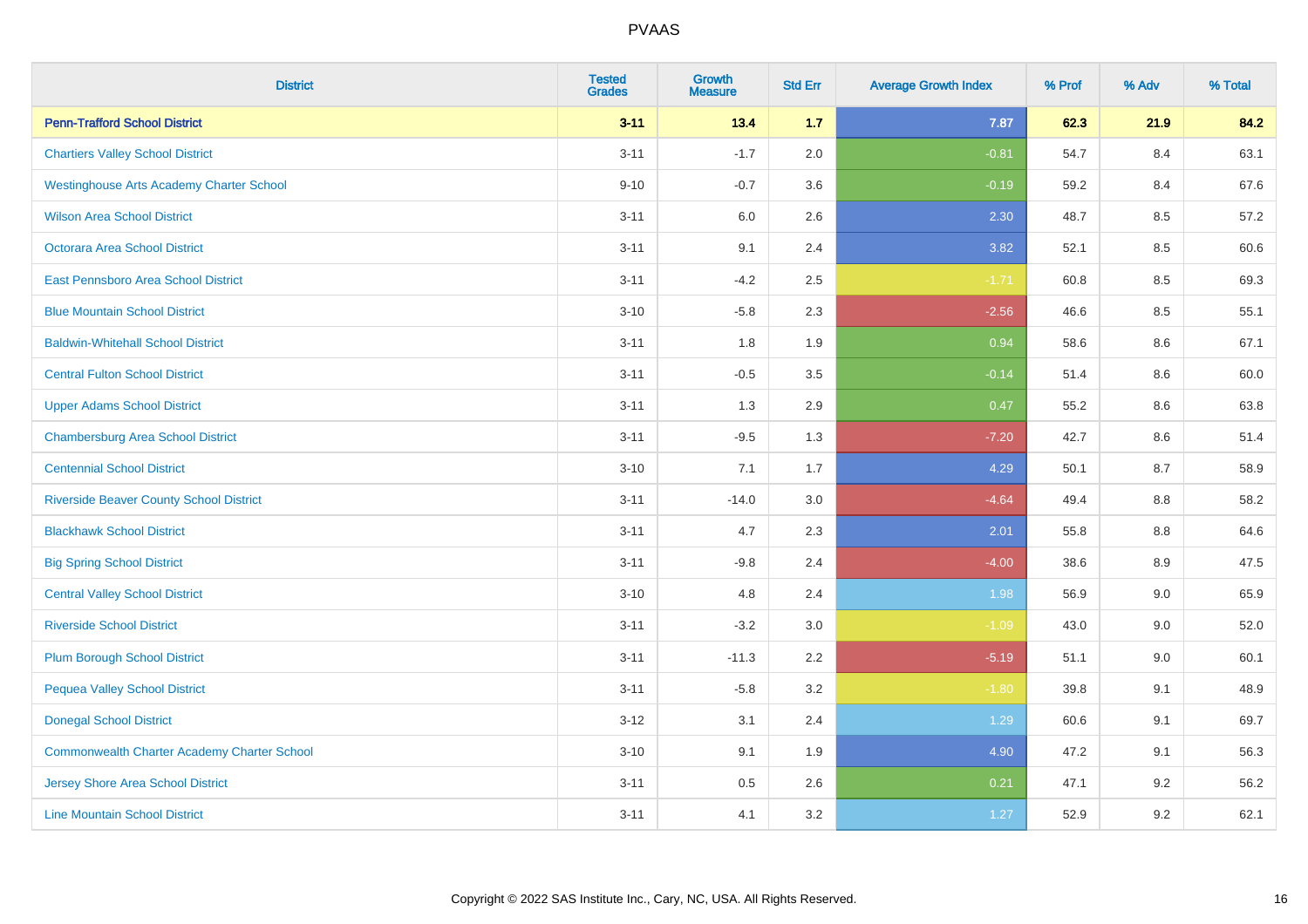| <b>District</b>                           | <b>Tested</b><br><b>Grades</b> | <b>Growth</b><br><b>Measure</b> | <b>Std Err</b> | <b>Average Growth Index</b> | % Prof | % Adv | % Total |
|-------------------------------------------|--------------------------------|---------------------------------|----------------|-----------------------------|--------|-------|---------|
| <b>Penn-Trafford School District</b>      | $3 - 11$                       | 13.4                            | 1.7            | 7.87                        | 62.3   | 21.9  | 84.2    |
| Northern Lehigh School District           | $3 - 12$                       | $-10.4$                         | 2.7            | $-3.82$                     | 28.0   | 9.3   | 37.3    |
| <b>Hermitage School District</b>          | $3 - 12$                       | 3.8                             | 2.4            | 1.60                        | 57.5   | 9.3   | 66.8    |
| <b>Butler Area School District</b>        | $3 - 11$                       | $-6.5$                          | 1.5            | $-4.26$                     | 42.5   | 9.4   | 51.9    |
| <b>Bald Eagle Area School District</b>    | $3 - 11$                       | $-2.1$                          | 2.7            | $-0.75$                     | 48.4   | 9.4   | 57.7    |
| <b>Portage Area School District</b>       | $3 - 10$                       | $-8.1$                          | 3.6            | $-2.26$                     | 40.6   | 9.4   | 50.0    |
| <b>Port Allegany School District</b>      | $3 - 11$                       | 4.4                             | 3.6            | 1.21                        | 28.1   | 9.4   | 37.5    |
| <b>West Shore School District</b>         | $3 - 12$                       | 5.0                             | 1.4            | 3.59                        | 54.2   | 9.4   | 63.6    |
| <b>MaST Community Charter School</b>      | $3 - 10$                       | $-4.1$                          | 2.7            | $-1.52$                     | 44.0   | 9.5   | 53.4    |
| <b>Neshaminy School District</b>          | $3 - 11$                       | 4.0                             | 1.3            | 3.02                        | 58.7   | 9.5   | 68.2    |
| <b>Slippery Rock Area School District</b> | $3 - 11$                       | $-6.3$                          | 2.5            | $-2.51$                     | 56.2   | 9.5   | 65.7    |
| Ephrata Area School District              | $3 - 11$                       | 5.6                             | 1.8            | 3.12                        | 54.7   | 9.5   | 64.2    |
| <b>Pittston Area School District</b>      | $3 - 11$                       | $-10.1$                         | 5.6            | $-1.80$                     | 38.1   | 9.5   | 47.6    |
| <b>Conewago Valley School District</b>    | $3 - 12$                       | $-0.9$                          | 2.0            | $-0.45$                     | 51.7   | 9.6   | 61.3    |
| <b>Laurel Highlands School District</b>   | $3 - 11$                       | 4.3                             | 2.4            | 1.81                        | 44.9   | 9.6   | 54.5    |
| <b>Shaler Area School District</b>        | $3 - 11$                       | $-0.8$                          | 1.9            | $-0.43$                     | 49.1   | 9.6   | 58.7    |
| <b>Halifax Area School District</b>       | $3 - 11$                       | 4.7                             | 3.9            | 1.22                        | 61.5   | 9.6   | 71.2    |
| <b>Tunkhannock Area School District</b>   | $3 - 11$                       | 2.3                             | 2.2            | 1.01                        | 44.9   | 9.6   | 54.6    |
| Northwestern Lehigh School District       | $3 - 11$                       | 2.2                             | 2.3            | 0.93                        | 53.3   | 9.7   | 63.0    |
| <b>East Allegheny School District</b>     | $3 - 11$                       | $-6.3$                          | 3.3            | $-1.87$                     | 31.9   | 9.7   | 41.7    |
| <b>Central Cambria School District</b>    | $3 - 11$                       | 3.0                             | 2.5            | 1.17                        | 56.2   | 9.7   | 66.0    |
| Lampeter-Strasburg School District        | $3 - 12$                       | $-8.6$                          | 2.0            | $-4.33$                     | 55.1   | 9.8   | 64.8    |
| <b>Ridgway Area School District</b>       | $3 - 11$                       | $-14.5$                         | 4.1            | $-3.56$                     | 49.0   | 9.8   | 58.8    |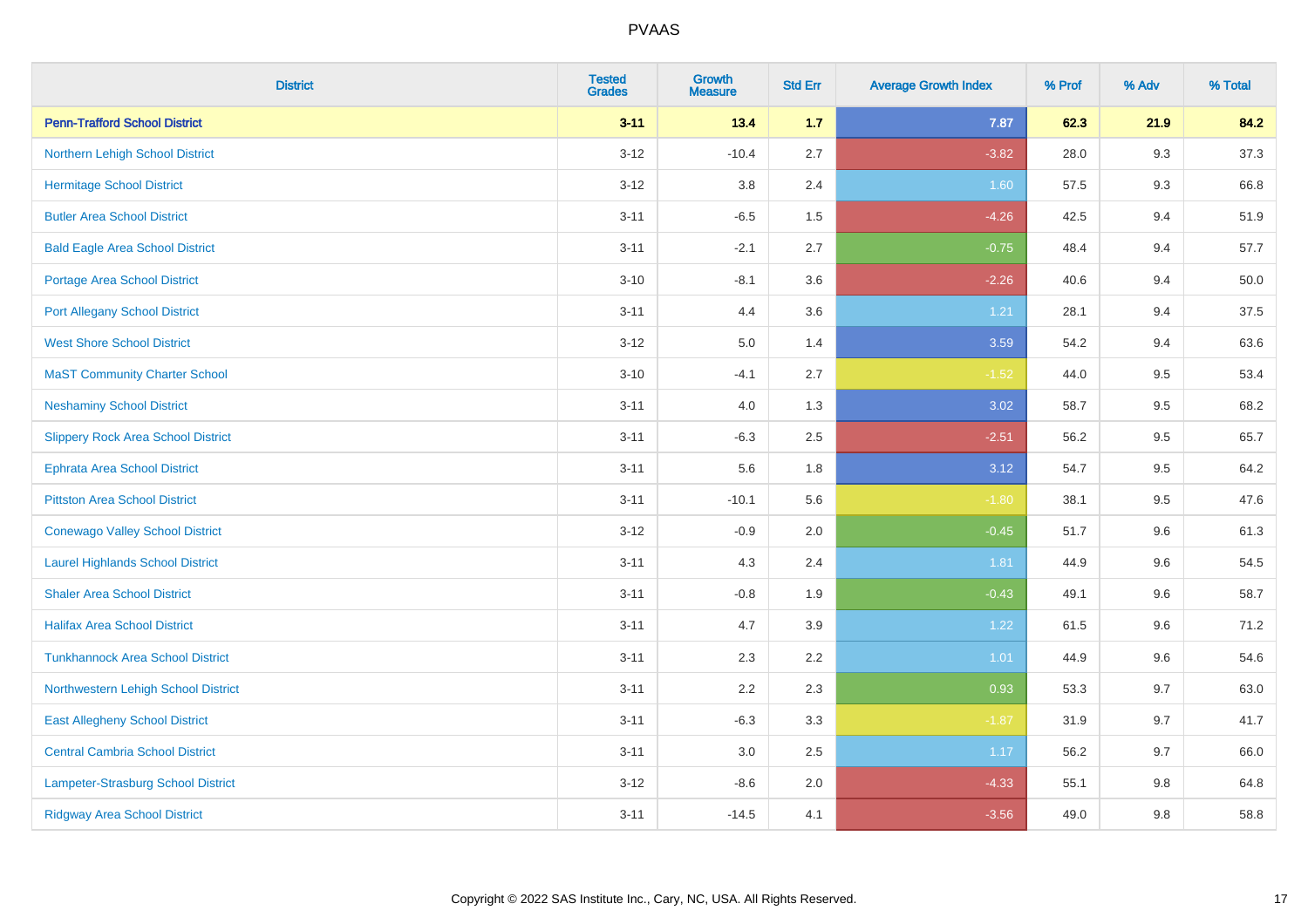| <b>District</b>                             | <b>Tested</b><br><b>Grades</b> | <b>Growth</b><br><b>Measure</b> | <b>Std Err</b> | <b>Average Growth Index</b> | % Prof | % Adv   | % Total |
|---------------------------------------------|--------------------------------|---------------------------------|----------------|-----------------------------|--------|---------|---------|
| <b>Penn-Trafford School District</b>        | $3 - 11$                       | 13.4                            | 1.7            | 7.87                        | 62.3   | 21.9    | 84.2    |
| California Area School District             | $3 - 10$                       | $-7.3$                          | 3.6            | $-2.02$                     | 42.6   | $9.8\,$ | 52.5    |
| <b>School Lane Charter School</b>           | $3 - 11$                       | 12.4                            | 3.6            | 3.43                        | 59.1   | 9.8     | 68.9    |
| <b>Nazareth Area School District</b>        | $3 - 11$                       | $-4.7$                          | 1.7            | $-2.82$                     | 59.2   | 9.9     | 69.0    |
| <b>Kane Area School District</b>            | $3 - 10$                       | $-3.7$                          | 3.2            | $-1.17$                     | 39.5   | 9.9     | 49.4    |
| <b>Greencastle-Antrim School District</b>   | $3 - 11$                       | $-3.0$                          | 2.2            | $-1.36$                     | 62.4   | 9.9     | 72.3    |
| <b>Hempfield School District</b>            | $3 - 11$                       | 0.1                             | 1.4            | 0.08                        | 58.2   | 9.9     | 68.2    |
| <b>Pottsgrove School District</b>           | $3 - 11$                       | 2.8                             | 2.0            | 1.35                        | 44.0   | 10.0    | 53.9    |
| <b>Apollo-Ridge School District</b>         | $3 - 12$                       | $-4.7$                          | 3.7            | $-1.24$                     | 50.0   | 10.0    | 60.0    |
| <b>Cheltenham School District</b>           | $3 - 11$                       | $-1.4$                          | 2.1            | $-0.67$                     | 46.1   | 10.0    | 56.1    |
| <b>Bedford Area School District</b>         | $3 - 11$                       | 2.5                             | 2.6            | 0.93                        | 48.5   | 10.0    | 58.5    |
| <b>Quakertown Community School District</b> | $3 - 12$                       | $-4.4$                          | 1.6            | $-2.70$                     | 56.5   | 10.0    | 66.6    |
| Selinsgrove Area School District            | $3-12$                         | 8.3                             | 2.3            | 3.54                        | 56.8   | 10.0    | 66.8    |
| <b>Albert Gallatin Area School District</b> | $3 - 11$                       | $-0.8$                          | 2.4            | $-0.32$                     | 54.5   | 10.0    | 64.6    |
| <b>Susquenita School District</b>           | $3 - 11$                       | $-0.1$                          | 2.8            | $-0.01$                     | 47.7   | 10.1    | 57.8    |
| <b>Bellwood-Antis School District</b>       | $3 - 10$                       | $-1.2$                          | 3.2            | $-0.39$                     | 55.1   | 10.1    | 65.2    |
| <b>Shippensburg Area School District</b>    | $3 - 11$                       | 9.3                             | 1.9            | 4.84                        | 53.1   | 10.2    | 63.3    |
| <b>Cranberry Area School District</b>       | $3 - 12$                       | 9.2                             | 3.0            | 3.04                        | 47.5   | 10.2    | 57.6    |
| <b>Schuylkill Valley School District</b>    | $3 - 11$                       | 1.4                             | 2.5            | 0.56                        | 55.1   | 10.2    | 65.3    |
| Huntingdon Area School District             | $3 - 11$                       | $-2.0$                          | 2.7            | $-0.72$                     | 36.8   | 10.3    | 47.0    |
| <b>Newport School District</b>              | $3 - 12$                       | 1.4                             | 3.5            | 0.41                        | 51.5   | 10.3    | 61.8    |
| <b>West Mifflin Area School District</b>    | $3 - 12$                       | $-12.3$                         | 2.9            | $-4.22$                     | 39.7   | 10.3    | 50.0    |
| <b>Forbes Road School District</b>          | $3 - 11$                       | 2.8                             | 5.1            | 0.56                        | 41.4   | 10.3    | 51.7    |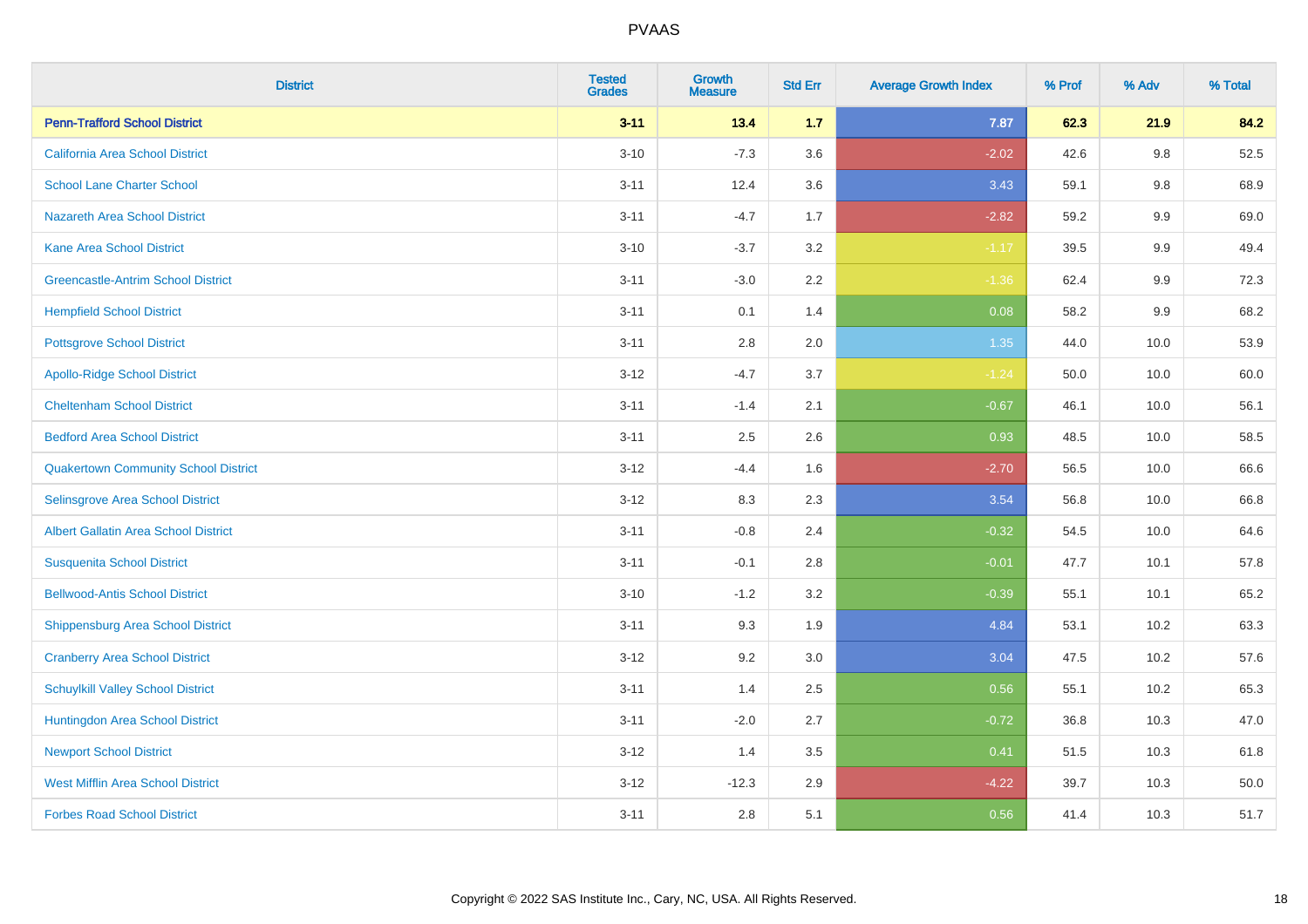| <b>District</b>                                 | <b>Tested</b><br><b>Grades</b> | <b>Growth</b><br><b>Measure</b> | <b>Std Err</b> | <b>Average Growth Index</b> | % Prof | % Adv | % Total |
|-------------------------------------------------|--------------------------------|---------------------------------|----------------|-----------------------------|--------|-------|---------|
| <b>Penn-Trafford School District</b>            | $3 - 11$                       | 13.4                            | $1.7$          | 7.87                        | 62.3   | 21.9  | 84.2    |
| <b>Ligonier Valley School District</b>          | $3 - 11$                       | 4.2                             | 3.1            | 1.34                        | 59.1   | 10.3  | 69.5    |
| <b>Littlestown Area School District</b>         | $3 - 11$                       | 11.4                            | 2.5            | 4.62                        | 55.2   | 10.4  | 65.6    |
| <b>Kiski Area School District</b>               | $3 - 11$                       | $-3.7$                          | 2.0            | $-1.86$                     | 57.4   | 10.4  | 67.8    |
| <b>Crawford Central School District</b>         | $3 - 11$                       | $-4.7$                          | 2.2            | $-2.15$                     | 40.6   | 10.5  | 51.1    |
| <b>Southern Fulton School District</b>          | $3 - 11$                       | $-23.7$                         | 4.4            | $-5.37$                     | 34.2   | 10.5  | 44.7    |
| <b>Carlynton School District</b>                | $3 - 11$                       | 7.3                             | 3.3            | 2.22                        | 41.0   | 10.5  | 51.6    |
| <b>Phoenixville Area School District</b>        | $3 - 11$                       | $-1.7$                          | 2.1            | $-0.83$                     | 59.9   | 10.6  | 70.5    |
| <b>Bellefonte Area School District</b>          | $3 - 11$                       | $-0.4$                          | $2.2^{\circ}$  | $-0.17$                     | 47.6   | 10.6  | 58.2    |
| Ambridge Area School District                   | $3-12$                         | 9.1                             | 2.6            | 3.46                        | 50.4   | 10.7  | 61.1    |
| <b>Kennett Consolidated School District</b>     | $3 - 11$                       | 4.8                             | 1.8            | 2.61                        | 52.5   | 10.7  | 63.2    |
| <b>Wyoming Area School District</b>             | $3 - 10$                       | $-1.3$                          | 2.6            | $-0.50$                     | 53.8   | 10.8  | 64.6    |
| Northampton Area School District                | $3 - 11$                       | 4.0                             | 1.6            | 2.51                        | 52.3   | 10.8  | 63.1    |
| <b>Mohawk Area School District</b>              | $3 - 11$                       | $-7.5$                          | 3.1            | $-2.45$                     | 49.4   | 11.0  | 60.4    |
| <b>Belle Vernon Area School District</b>        | $3 - 11$                       | 6.5                             | 2.6            | 2.44                        | 55.6   | 11.1  | 66.7    |
| Pennsylvania Virtual Charter School             | $3 - 11$                       | 11.8                            | 3.5            | 3.37                        | 56.5   | 11.1  | 67.6    |
| <b>Elizabethtown Area School District</b>       | $3 - 12$                       | $-0.9$                          | 1.9            | $-0.47$                     | 50.0   | 11.2  | 61.2    |
| Pennsylvania Leadership Charter School          | $3 - 11$                       | 4.6                             | 2.2            | 2.13                        | 55.4   | 11.2  | 66.7    |
| <b>Boyertown Area School District</b>           | $3 - 11$                       | $-4.7$                          | 1.5            | $-3.17$                     | 55.2   | 11.3  | 66.5    |
| <b>Eastern Lancaster County School District</b> | $3 - 12$                       | 4.5                             | 2.2            | 2.09                        | 46.3   | 11.4  | 57.6    |
| <b>Seneca Valley School District</b>            | $3 - 11$                       | $-1.4$                          | 1.4            | $-0.99$                     | 57.2   | 11.4  | 68.6    |
| <b>Eastern Lebanon County School District</b>   | $3 - 11$                       | 8.6                             | 2.2            | 3.84                        | 48.8   | 11.4  | 60.3    |
| <b>Central York School District</b>             | $3 - 12$                       | 12.3                            | 1.7            | 7.20                        | 55.5   | 11.5  | 67.0    |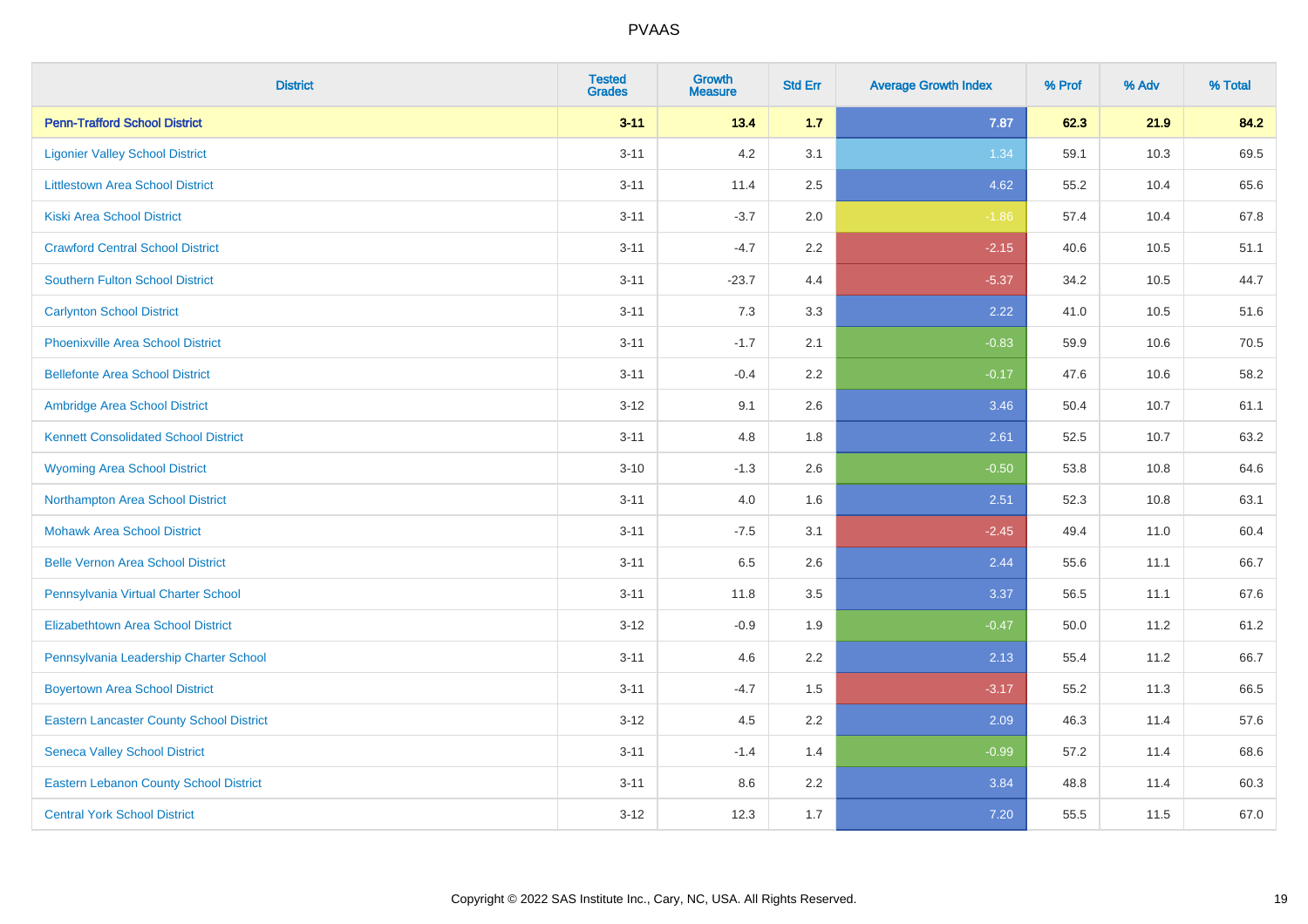| <b>District</b>                               | <b>Tested</b><br><b>Grades</b> | <b>Growth</b><br><b>Measure</b> | <b>Std Err</b> | <b>Average Growth Index</b> | % Prof | % Adv | % Total |
|-----------------------------------------------|--------------------------------|---------------------------------|----------------|-----------------------------|--------|-------|---------|
| <b>Penn-Trafford School District</b>          | $3 - 11$                       | 13.4                            | 1.7            | 7.87                        | 62.3   | 21.9  | 84.2    |
| Northern York County School District          | $3 - 11$                       | 15.6                            | 2.0            | 7.98                        | 57.4   | 11.5  | 68.8    |
| Daniel Boone Area School District             | $3 - 12$                       | 5.7                             | 2.0            | 2.88                        | 51.0   | 11.5  | 62.6    |
| <b>East Penn School District</b>              | $3 - 11$                       | 4.1                             | 1.3            | 3.27                        | 55.8   | 11.5  | 67.3    |
| <b>Manheim Central School District</b>        | $3 - 11$                       | 2.1                             | 2.1            | 1.01                        | 53.2   | 11.6  | 64.8    |
| <b>Fleetwood Area School District</b>         | $3 - 10$                       | 12.2                            | 2.2            | 5.68                        | 53.5   | 11.6  | 65.2    |
| <b>Abington School District</b>               | $3 - 10$                       | $-11.5$                         | 1.9            | $-6.00$                     | 56.2   | 11.6  | 67.8    |
| <b>Wyalusing Area School District</b>         | $3 - 12$                       | 8.8                             | 3.3            | 2.68                        | 54.6   | 11.7  | 66.2    |
| <b>Trinity Area School District</b>           | $3 - 11$                       | $-5.4$                          | 2.0            | $-2.71$                     | 48.3   | 11.8  | 60.1    |
| <b>Bloomsburg Area School District</b>        | $3 - 10$                       | 0.7                             | 3.0            | 0.23                        | 55.9   | 11.8  | 67.6    |
| Southern Lehigh School District               | $3 - 11$                       | $-0.4$                          | 2.3            | $-0.17$                     | 66.1   | 11.9  | 78.0    |
| <b>Wellsboro Area School District</b>         | $3 - 11$                       | $-12.4$                         | 3.0            | $-4.11$                     | 49.2   | 11.9  | 61.1    |
| <b>Owen J Roberts School District</b>         | $3 - 11$                       | $-12.3$                         | 1.6            | $-7.61$                     | 57.0   | 11.9  | 69.0    |
| <b>Bethlehem Area School District</b>         | $3 - 11$                       | 9.3                             | 1.1            | 8.15                        | 44.7   | 12.0  | 56.7    |
| <b>Keystone Oaks School District</b>          | $3 - 11$                       | $5.5\,$                         | 2.6            | 2.07                        | 53.2   | 12.1  | 65.4    |
| <b>Allegheny Valley School District</b>       | $3 - 11$                       | 8.5                             | 3.9            | 2.17                        | 53.1   | 12.2  | 65.3    |
| <b>Hollidaysburg Area School District</b>     | $3 - 11$                       | 6.0                             | 2.1            | 2.88                        | 57.1   | 12.3  | 69.4    |
| Montgomery Area School District               | $3 - 11$                       | 10.7                            | 3.6            | 2.96                        | 48.7   | 12.4  | 61.1    |
| <b>Greater Nanticoke Area School District</b> | $3 - 12$                       | 11.2                            | 2.8            | 4.01                        | 38.0   | 12.4  | 50.4    |
| <b>Derry Area School District</b>             | $3 - 11$                       | 13.2                            | 2.8            | 4.69                        | 60.0   | 12.5  | 72.5    |
| <b>Eastern York School District</b>           | $3 - 11$                       | 9.6                             | 2.6            | 3.71                        | 56.3   | 12.6  | 68.9    |
| <b>Lower Dauphin School District</b>          | $3 - 11$                       | 0.6                             | 1.9            | 0.33                        | 49.2   | 12.6  | 61.8    |
| <b>Penn Manor School District</b>             | $3 - 11$                       | $-0.4$                          | 1.6            | $-0.25$                     | 51.9   | 12.6  | 64.5    |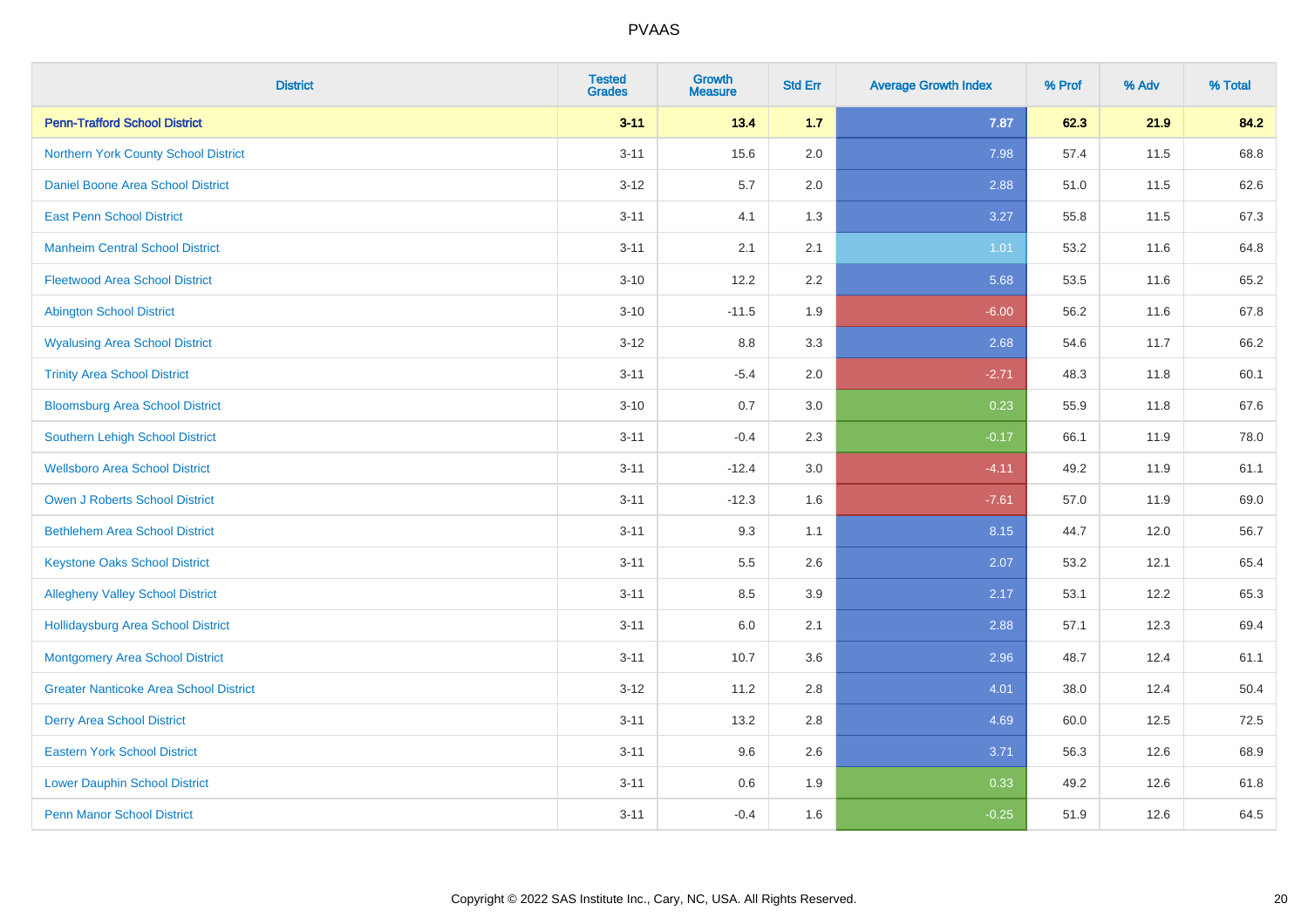| <b>District</b>                               | <b>Tested</b><br><b>Grades</b> | <b>Growth</b><br><b>Measure</b> | <b>Std Err</b> | <b>Average Growth Index</b> | % Prof | % Adv | % Total |
|-----------------------------------------------|--------------------------------|---------------------------------|----------------|-----------------------------|--------|-------|---------|
| <b>Penn-Trafford School District</b>          | $3 - 11$                       | 13.4                            | 1.7            | 7.87                        | 62.3   | 21.9  | 84.2    |
| Pen Argyl Area School District                | $3 - 12$                       | 9.2                             | 2.7            | 3.46                        | 50.0   | 12.6  | 62.6    |
| <b>Spring Cove School District</b>            | $3 - 11$                       | 3.4                             | 2.5            | 1.33                        | 47.8   | 12.7  | 60.4    |
| <b>Marple Newtown School District</b>         | $3 - 11$                       | 2.0                             | 2.4            | 0.81                        | 57.6   | 12.8  | 70.4    |
| <b>Williamsport Area School District</b>      | $3 - 11$                       | 1.9                             | 1.8            | 1.04                        | 44.1   | 12.8  | 56.9    |
| <b>Oley Valley School District</b>            | $3 - 11$                       | $-0.4$                          | 2.8            | $-0.15$                     | 43.1   | 12.9  | 56.0    |
| <b>Wayne Highlands School District</b>        | $3 - 11$                       | 7.8                             | 2.4            | 3.23                        | 52.3   | 13.1  | 65.4    |
| <b>Upper Perkiomen School District</b>        | $3 - 11$                       | 22.1                            | 2.1            | 10.74                       | 57.7   | 13.2  | 70.9    |
| <b>Unionville-Chadds Ford School District</b> | $3 - 11$                       | 17.1                            | 3.1            | 5.51                        | 68.1   | 13.2  | 81.3    |
| <b>Quaker Valley School District</b>          | $3 - 11$                       | $-2.8$                          | 2.6            | $-1.08$                     | 55.2   | 13.2  | 68.4    |
| <b>Westmont Hilltop School District</b>       | $3 - 11$                       | $-4.0$                          | $2.8\,$        | $-1.40$                     | 36.3   | 13.3  | 49.6    |
| <b>Kutztown Area School District</b>          | $3 - 12$                       | $-0.2$                          | 3.2            | $-0.05$                     | 55.4   | 13.3  | 68.7    |
| <b>Harmony Area School District</b>           | $3 - 10$                       | 4.5                             | 6.3            | 0.72                        | 33.3   | 13.3  | 46.7    |
| <b>Jamestown Area School District</b>         | $3 - 11$                       | 13.5                            | 4.2            | 3.19                        | 64.4   | 13.3  | 77.8    |
| <b>Dubois Area School District</b>            | $3 - 11$                       | $-6.2$                          | 2.0            | $-3.07$                     | 50.9   | 13.4  | 64.3    |
| <b>Sharpsville Area School District</b>       | $3 - 11$                       | $-1.4$                          | 3.5            | $-0.40$                     | 55.2   | 13.4  | 68.7    |
| <b>Perkiomen Valley School District</b>       | $3 - 11$                       | $-3.5$                          | 1.6            | $-2.18$                     | 53.8   | 13.4  | 67.2    |
| <b>Midd-West School District</b>              | $3 - 11$                       | 10.3                            | 2.7            | 3.80                        | 58.0   | 13.4  | 71.4    |
| <b>Conestoga Valley School District</b>       | $3 - 11$                       | 8.7                             | 1.8            | 4.69                        | 60.3   | 13.5  | 73.8    |
| <b>Forest Hills School District</b>           | $3 - 11$                       | $-7.3$                          | 2.7            | $-2.74$                     | 41.1   | 13.7  | 54.8    |
| <b>South Park School District</b>             | $3 - 11$                       | $-11.3$                         | 2.7            | $-4.23$                     | 53.5   | 13.7  | 67.3    |
| Mechanicsburg Area School District            | $3 - 11$                       | 5.9                             | 1.8            | 3.29                        | 57.2   | 13.7  | 70.9    |
| <b>Gateway School District</b>                | $3 - 11$                       | 0.8                             | 2.2            | 0.38                        | 52.1   | 13.8  | 65.9    |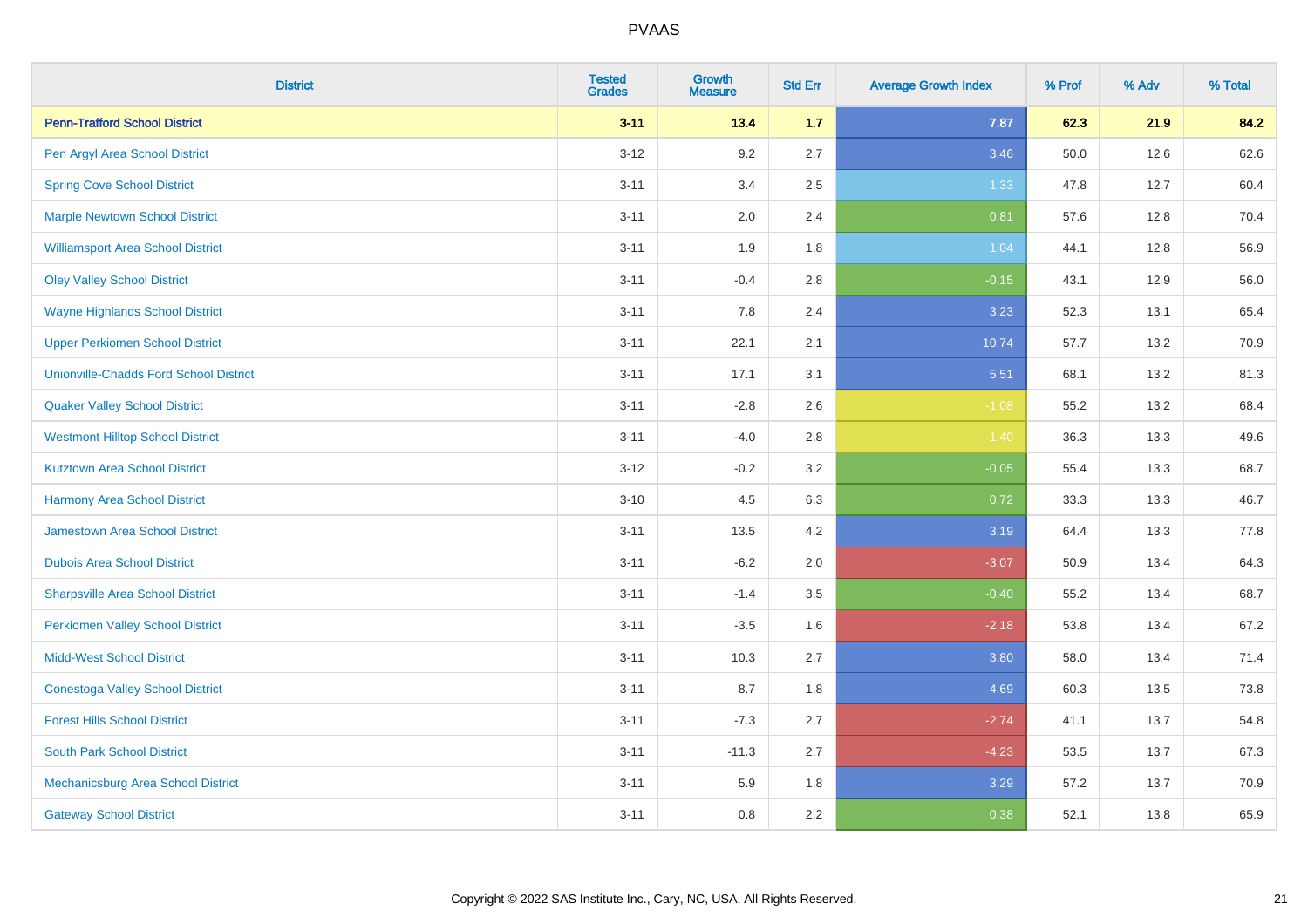| <b>District</b>                                    | <b>Tested</b><br><b>Grades</b> | <b>Growth</b><br><b>Measure</b> | <b>Std Err</b> | <b>Average Growth Index</b> | % Prof | % Adv | % Total |
|----------------------------------------------------|--------------------------------|---------------------------------|----------------|-----------------------------|--------|-------|---------|
| <b>Penn-Trafford School District</b>               | $3 - 11$                       | 13.4                            | 1.7            | 7.87                        | 62.3   | 21.9  | 84.2    |
| <b>Burrell School District</b>                     | $3 - 11$                       | 4.5                             | 3.1            | 1.48                        | 58.5   | 13.8  | 72.3    |
| Shenango Area School District                      | $3 - 11$                       | $-2.6$                          | 3.3            | $-0.79$                     | 50.6   | 13.9  | 64.6    |
| <b>Berlin Brothersvalley School District</b>       | $3 - 11$                       | 4.0                             | 4.2            | 0.96                        | 48.8   | 14.0  | 62.8    |
| <b>Gettysburg Area School District</b>             | $3 - 11$                       | $-4.0$                          | 2.1            | $-1.89$                     | 45.3   | 14.0  | 59.3    |
| <b>Greater Latrobe School District</b>             | $3 - 11$                       | 0.6                             | 1.9            | 0.31                        | 55.5   | 14.1  | 69.5    |
| <b>Cocalico School District</b>                    | $3 - 11$                       | 10.6                            | 2.0            | 5.18                        | 50.8   | 14.1  | 64.8    |
| <b>Ellwood City Area School District</b>           | $3 - 11$                       | $-4.2$                          | 3.2            | $-1.29$                     | 54.1   | 14.1  | 68.2    |
| <b>North Hills School District</b>                 | $3 - 11$                       | $-1.8$                          | 1.8            | $-0.96$                     | 59.1   | 14.1  | 73.2    |
| <b>Millcreek Township School District</b>          | $3 - 11$                       | 3.1                             | 1.5            | 2.06                        | 55.6   | 14.2  | 69.7    |
| <b>North East School District</b>                  | $3 - 11$                       | $-9.3$                          | 3.1            | $-3.02$                     | 62.6   | 14.4  | 77.0    |
| <b>Hanover Public School District</b>              | $3 - 11$                       | 5.2                             | 2.8            | 1.83                        | 52.2   | 14.4  | 66.7    |
| <b>Avella Area School District</b>                 | $3 - 12$                       | $-0.3$                          | 4.7            | $-0.05$                     | 49.3   | 14.5  | 63.8    |
| <b>Clarion Area School District</b>                | $3 - 11$                       | 10.3                            | 4.1            | 2.51                        | 45.4   | 14.6  | 60.0    |
| <b>Wilson School District</b>                      | $3 - 12$                       | 8.8                             | 1.5            | 5.96                        | 52.6   | 14.6  | 67.2    |
| <b>Valley View School District</b>                 | $3 - 11$                       | 18.1                            | 2.4            | 7.42                        | 53.7   | 14.7  | 68.4    |
| <b>Lincoln Park Performing Arts Charter School</b> | $7 - 11$                       | 3.6                             | 2.5            | 1.42                        | 59.6   | 14.7  | 74.3    |
| <b>Central Columbia School District</b>            | $3 - 12$                       | $-4.8$                          | 2.6            | $-1.86$                     | 53.7   | 14.8  | 68.5    |
| <b>Somerset Area School District</b>               | $3 - 11$                       | $-4.4$                          | 2.3            | $-1.93$                     | 44.4   | 14.9  | 59.3    |
| <b>Spring Grove Area School District</b>           | $3 - 11$                       | 5.6                             | 2.1            | 2.68                        | 55.1   | 15.0  | 70.1    |
| <b>North Clarion County School District</b>        | $3 - 12$                       | 3.7                             | 4.3            | 0.85                        | 67.5   | 15.0  | 82.5    |
| <b>Montour School District</b>                     | $3 - 11$                       | $-1.8$                          | 2.1            | $-0.88$                     | 61.4   | 15.1  | 76.5    |
| <b>Harbor Creek School District</b>                | $3 - 11$                       | $-7.1$                          | 2.7            | $-2.67$                     | 48.8   | 15.2  | 64.0    |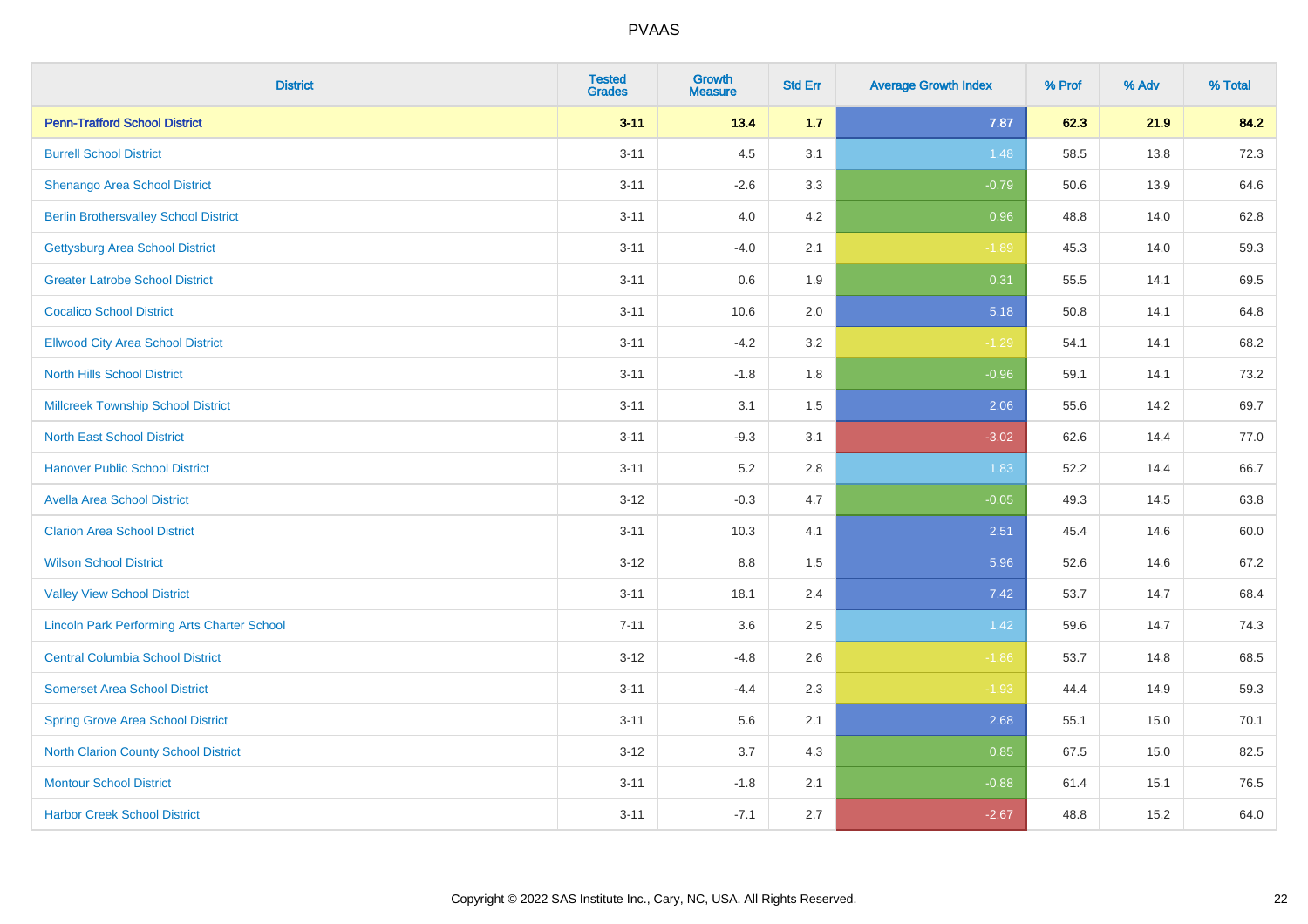| <b>District</b>                          | <b>Tested</b><br><b>Grades</b> | Growth<br><b>Measure</b> | <b>Std Err</b> | <b>Average Growth Index</b> | % Prof | % Adv | % Total |
|------------------------------------------|--------------------------------|--------------------------|----------------|-----------------------------|--------|-------|---------|
| <b>Penn-Trafford School District</b>     | $3 - 11$                       | 13.4                     | 1.7            | 7.87                        | 62.3   | 21.9  | 84.2    |
| <b>Souderton Area School District</b>    | $3 - 11$                       | 12.4                     | 1.5            | 8.28                        | 61.7   | 15.2  | 76.9    |
| <b>Franklin Regional School District</b> | $3 - 11$                       | 2.0                      | 1.9            | 1.02                        | 66.7   | 15.5  | 82.1    |
| <b>Manheim Township School District</b>  | $3 - 12$                       | $-0.9$                   | 1.6            | $-0.58$                     | 53.2   | 15.5  | 68.7    |
| <b>Brookville Area School District</b>   | $3 - 11$                       | 6.9                      | 3.0            | 2.30                        | 55.2   | 15.6  | 70.8    |
| Palmyra Area School District             | $3 - 11$                       | 5.6                      | 1.9            | 2.96                        | 56.4   | 15.6  | 72.0    |
| <b>Girard School District</b>            | $3 - 11$                       | $-0.6$                   | 2.7            | $-0.22$                     | 53.9   | 15.6  | 69.6    |
| <b>West Allegheny School District</b>    | $3 - 12$                       | 4.0                      | 2.1            | 1.96                        | 63.1   | 15.7  | 78.8    |
| <b>Riverview School District</b>         | $3 - 11$                       | $-4.6$                   | $3.8\,$        | $-1.20$                     | 57.9   | 15.8  | 73.7    |
| <b>Canon-Mcmillan School District</b>    | $3 - 11$                       | $-0.8$                   | 1.6            | $-0.50$                     | 58.7   | 15.9  | 74.6    |
| <b>Delaware Valley School District</b>   | $3 - 11$                       | 12.6                     | 1.8            | 6.93                        | 55.2   | 16.2  | 71.4    |
| <b>Abington Heights School District</b>  | $3 - 11$                       | 13.5                     | 2.2            | 6.27                        | 58.3   | 16.2  | 74.5    |
| <b>Deer Lakes School District</b>        | $3 - 11$                       | 17.0                     | 2.7            | 6.32                        | 61.5   | 16.4  | 77.9    |
| <b>Methacton School District</b>         | $3 - 11$                       | 2.5                      | 1.7            | 1.43                        | 62.5   | 16.4  | 79.0    |
| <b>North Pocono School District</b>      | $3 - 11$                       | $-2.3$                   | 3.4            | $-0.68$                     | 52.0   | 16.4  | 68.5    |
| <b>Grove City Area School District</b>   | $3 - 12$                       | 5.1                      | 2.4            | 2.09                        | 36.4   | 16.5  | 52.8    |
| <b>Spring-Ford Area School District</b>  | $3 - 11$                       | 6.0                      | 1.3            | 4.46                        | 60.8   | 16.5  | 77.4    |
| South Butler County School District      | $3 - 10$                       | 3.9                      | 2.5            | 1.54                        | 53.1   | 16.6  | 69.7    |
| Northeastern York School District        | $3 - 11$                       | 5.9                      | 2.0            | 3.03                        | 51.1   | 16.6  | 67.6    |
| <b>Council Rock School District</b>      | $3 - 11$                       | 8.9                      | 1.2            | 7.65                        | 62.8   | 16.6  | 79.4    |
| <b>Oswayo Valley School District</b>     | $3 - 12$                       | 8.5                      | 5.0            | 1.68                        | 50.0   | 16.7  | 66.7    |
| <b>Northgate School District</b>         | $3 - 11$                       | 6.3                      | 3.6            | 1.73                        | 53.3   | 16.7  | 70.0    |
| <b>Avon Grove Charter School</b>         | $3 - 11$                       | 9.0                      | 2.9            | 3.13                        | 58.8   | 16.7  | 75.5    |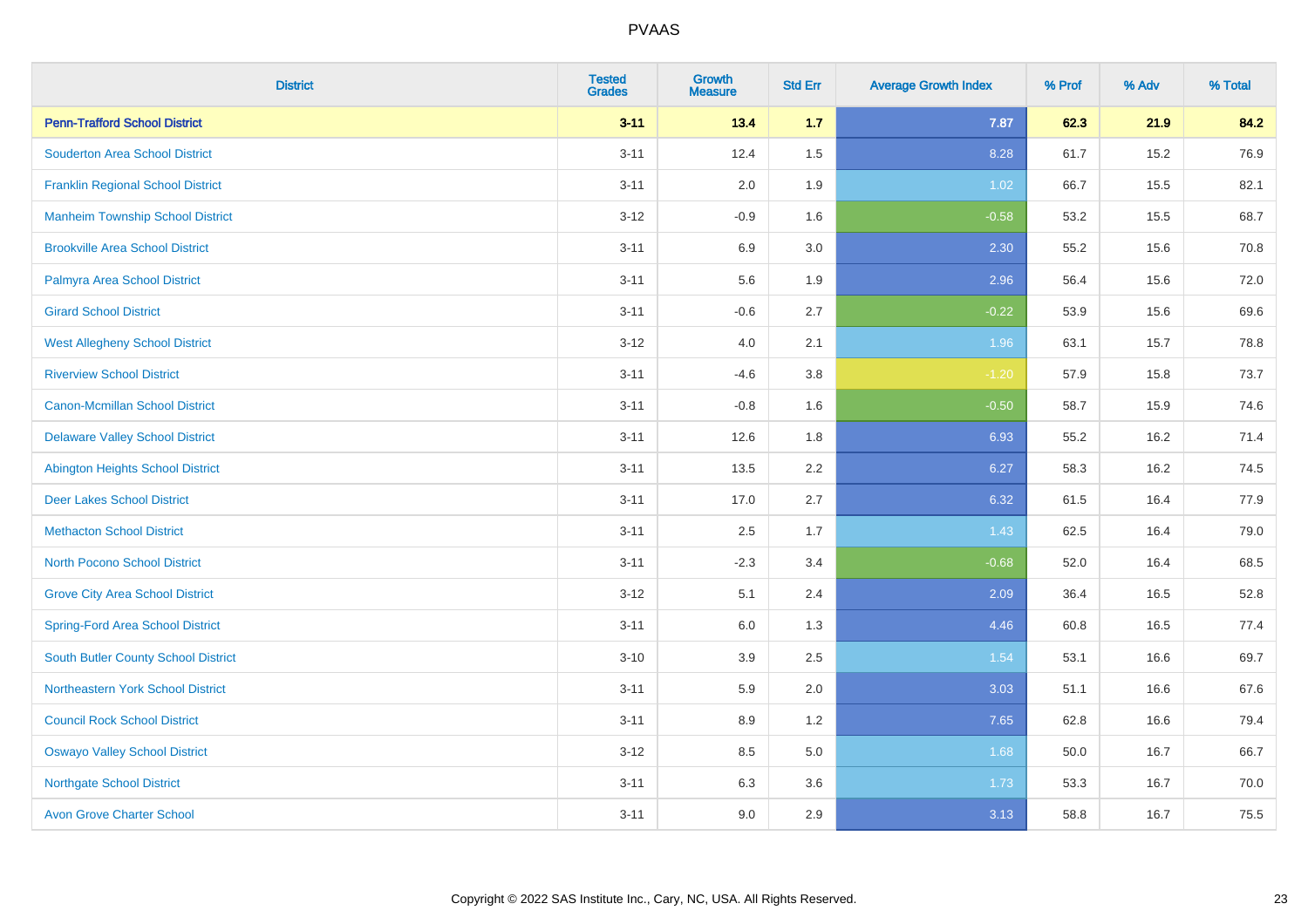| <b>District</b>                                | <b>Tested</b><br><b>Grades</b> | Growth<br><b>Measure</b> | <b>Std Err</b> | <b>Average Growth Index</b> | % Prof | % Adv | % Total |
|------------------------------------------------|--------------------------------|--------------------------|----------------|-----------------------------|--------|-------|---------|
| <b>Penn-Trafford School District</b>           | $3 - 11$                       | 13.4                     | 1.7            | 7.87                        | 62.3   | 21.9  | 84.2    |
| <b>Tyrone Area School District</b>             | $3 - 12$                       | 19.7                     | 2.5            | 7.87                        | 60.4   | 16.7  | 77.1    |
| <b>Beaver Area School District</b>             | $3 - 10$                       | 4.7                      | 2.4            | 1.94                        | 57.4   | 16.8  | 74.2    |
| <b>Central Bucks School District</b>           | $3 - 11$                       | 1.6                      | 0.9            | 1.66                        | 63.0   | 16.8  | 79.8    |
| <b>Warwick School District</b>                 | $3 - 11$                       | 5.2                      | 1.9            | 2.76                        | 46.4   | 17.0  | 63.3    |
| <b>North Penn School District</b>              | $3 - 11$                       | 9.1                      | 1.1            | 8.36                        | 55.8   | 17.0  | 72.8    |
| <b>Crestwood School District</b>               | $3 - 11$                       | $-0.4$                   | 2.4            | $-0.17$                     | 57.4   | 17.0  | 74.4    |
| <b>Lower Moreland Township School District</b> | $3 - 11$                       | 2.0                      | 2.2            | 0.95                        | 62.8   | 17.0  | 79.8    |
| <b>Homer-Center School District</b>            | $3 - 11$                       | 9.7                      | 3.6            | 2.70                        | 45.1   | 17.2  | 62.3    |
| <b>Western Wayne School District</b>           | $3 - 11$                       | 5.6                      | 2.9            | 1.93                        | 41.3   | 17.4  | 58.7    |
| <b>Camp Hill School District</b>               | $3 - 12$                       | 2.3                      | 3.0            | 0.78                        | 53.6   | 17.5  | 71.1    |
| <b>Wyomissing Area School District</b>         | $3 - 12$                       | 0.8                      | 2.6            | 0.33                        | 55.7   | 17.6  | 73.3    |
| <b>Fairview School District</b>                | $3 - 11$                       | 3.4                      | 2.6            | 1.32                        | 57.2   | 17.6  | 74.8    |
| <b>Conemaugh Township Area School District</b> | $3 - 12$                       | $-3.7$                   | 3.4            | $-1.09$                     | 53.8   | 17.6  | 71.4    |
| <b>Shanksville-Stonycreek School District</b>  | $3 - 10$                       | 7.0                      | 5.9            | 1.20                        | 64.7   | 17.6  | 82.4    |
| <b>Freeport Area School District</b>           | $3 - 10$                       | 9.7                      | 2.5            | 3.91                        | 57.5   | 17.8  | 75.3    |
| <b>Dallastown Area School District</b>         | $3 - 11$                       | 13.5                     | 1.5            | 8.84                        | 56.0   | 17.9  | 73.8    |
| Southern York County School District           | $3 - 11$                       | 14.2                     | 2.1            | 6.91                        | 55.1   | 18.1  | 73.1    |
| <b>Mars Area School District</b>               | $3 - 10$                       | 5.7                      | 2.1            | 2.75                        | 57.9   | 18.2  | 76.1    |
| Lehigh Valley Charter High School For The Arts | $9 - 10$                       | 7.3                      | 2.6            | 2.82                        | 62.3   | 18.2  | 80.5    |
| <b>Danville Area School District</b>           | $3 - 11$                       | 0.4                      | 2.6            | 0.15                        | 57.4   | 18.4  | 75.7    |
| <b>Indiana Area School District</b>            | $3 - 11$                       | $-5.3$                   | 2.3            | $-2.28$                     | 47.6   | 18.4  | 66.1    |
| <b>Moon Area School District</b>               | $3 - 11$                       | 8.2                      | 1.9            | 4.25                        | 58.7   | 18.5  | 77.2    |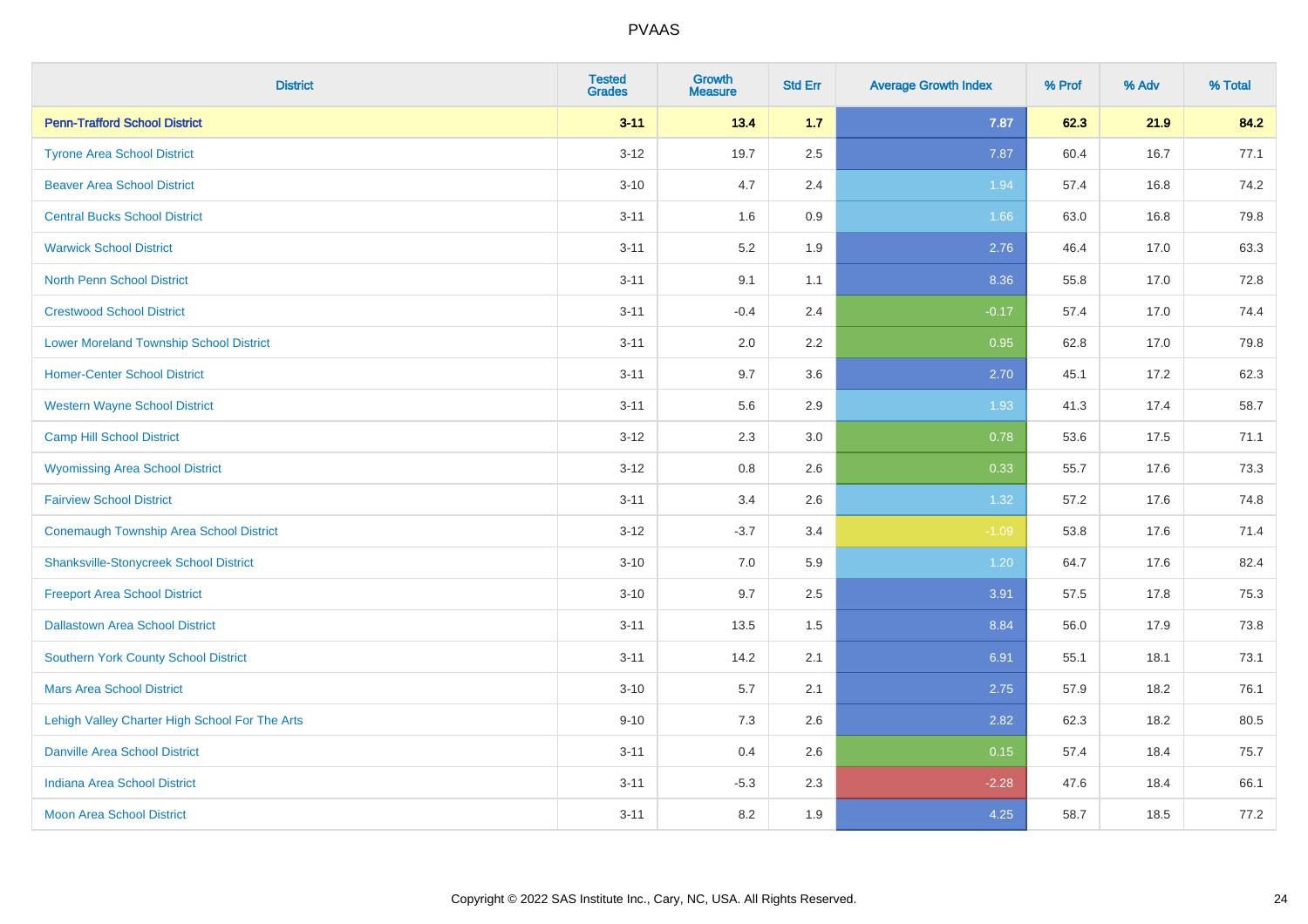| <b>District</b>                                 | <b>Tested</b><br><b>Grades</b> | <b>Growth</b><br><b>Measure</b> | <b>Std Err</b> | <b>Average Growth Index</b> | % Prof | % Adv | % Total |
|-------------------------------------------------|--------------------------------|---------------------------------|----------------|-----------------------------|--------|-------|---------|
| <b>Penn-Trafford School District</b>            | $3 - 11$                       | 13.4                            | 1.7            | 7.87                        | 62.3   | 21.9  | 84.2    |
| <b>Lewisburg Area School District</b>           | $3 - 11$                       | $-2.7$                          | 2.6            | $-1.03$                     | 57.0   | 18.5  | 75.6    |
| <b>Avon Grove School District</b>               | $3 - 10$                       | 10.0                            | 1.6            | 6.26                        | 56.3   | 18.6  | 74.9    |
| <b>Bethel Park School District</b>              | $3 - 11$                       | 5.6                             | 1.8            | 3.18                        | 65.3   | 18.6  | 83.9    |
| Capital Area School for the Arts Charter School | $9 - 11$                       | 5.8                             | 4.1            | 1.39                        | 59.3   | 18.6  | 78.0    |
| <b>Garnet Valley School District</b>            | $3 - 10$                       | 10.9                            | 1.7            | 6.53                        | 67.1   | 19.0  | 86.1    |
| <b>Richland School District</b>                 | $3 - 11$                       | 6.7                             | 2.9            | 2.33                        | 62.2   | 19.2  | 81.4    |
| <b>Upper Merion Area School District</b>        | $3 - 11$                       | 15.3                            | 2.0            | 7.62                        | 59.3   | 19.3  | 78.6    |
| <b>Bentworth School District</b>                | $3 - 11$                       | 5.7                             | 3.2            | 1.75                        | 44.2   | 19.5  | 63.6    |
| Leechburg Area School District                  | $3 - 11$                       | 4.4                             | 4.0            | 1.09                        | 47.8   | 19.6  | 67.4    |
| <b>Colonial School District</b>                 | $3 - 11$                       | 14.0                            | 1.7            | 8.21                        | 60.2   | 19.6  | 79.8    |
| Northern Bedford County School District         | $3 - 11$                       | 16.5                            | 3.6            | 4.58                        | 51.7   | 20.0  | 71.7    |
| <b>Hempfield Area School District</b>           | $3 - 12$                       | 4.6                             | 1.6            | 2.86                        | 53.5   | 20.1  | 73.6    |
| <b>Montoursville Area School District</b>       | $3 - 12$                       | 10.8                            | 2.5            | 4.24                        | 44.6   | 20.1  | 64.8    |
| <b>West Chester Area School District</b>        | $3 - 11$                       | 12.6                            | 1.2            | 10.38                       | 66.8   | 20.2  | 87.0    |
| <b>Saucon Valley School District</b>            | $3 - 11$                       | 14.7                            | 2.5            | 5.98                        | 48.7   | 20.2  | 69.0    |
| <b>Mountain View School District</b>            | $3 - 11$                       | 20.9                            | 3.5            | 5.91                        | 57.8   | 20.3  | 78.1    |
| West Jefferson Hills School District            | $3 - 11$                       | 1.8                             | 2.1            | 0.88                        | 55.7   | 20.8  | 76.4    |
| <b>Fort Leboeuf School District</b>             | $3 - 11$                       | 11.7                            | 2.5            | 4.73                        | 48.5   | 21.1  | 69.6    |
| <b>Pennsbury School District</b>                | $3 - 11$                       | 11.7                            | 1.5            | 7.90                        | 60.1   | 21.3  | 81.3    |
| <b>Springfield School District</b>              | $3 - 11$                       | 13.8                            | 1.7            | 7.99                        | 60.9   | 21.5  | 82.4    |
| <b>Tidioute Community Charter School</b>        | $3 - 11$                       | 5.7                             | 5.1            | 1.11                        | 34.4   | 21.9  | 56.2    |
| <b>Penn-Trafford School District</b>            | $3 - 11$                       | 13.4                            | 1.7            | 7.87                        | 62.3   | 21.9  | 84.2    |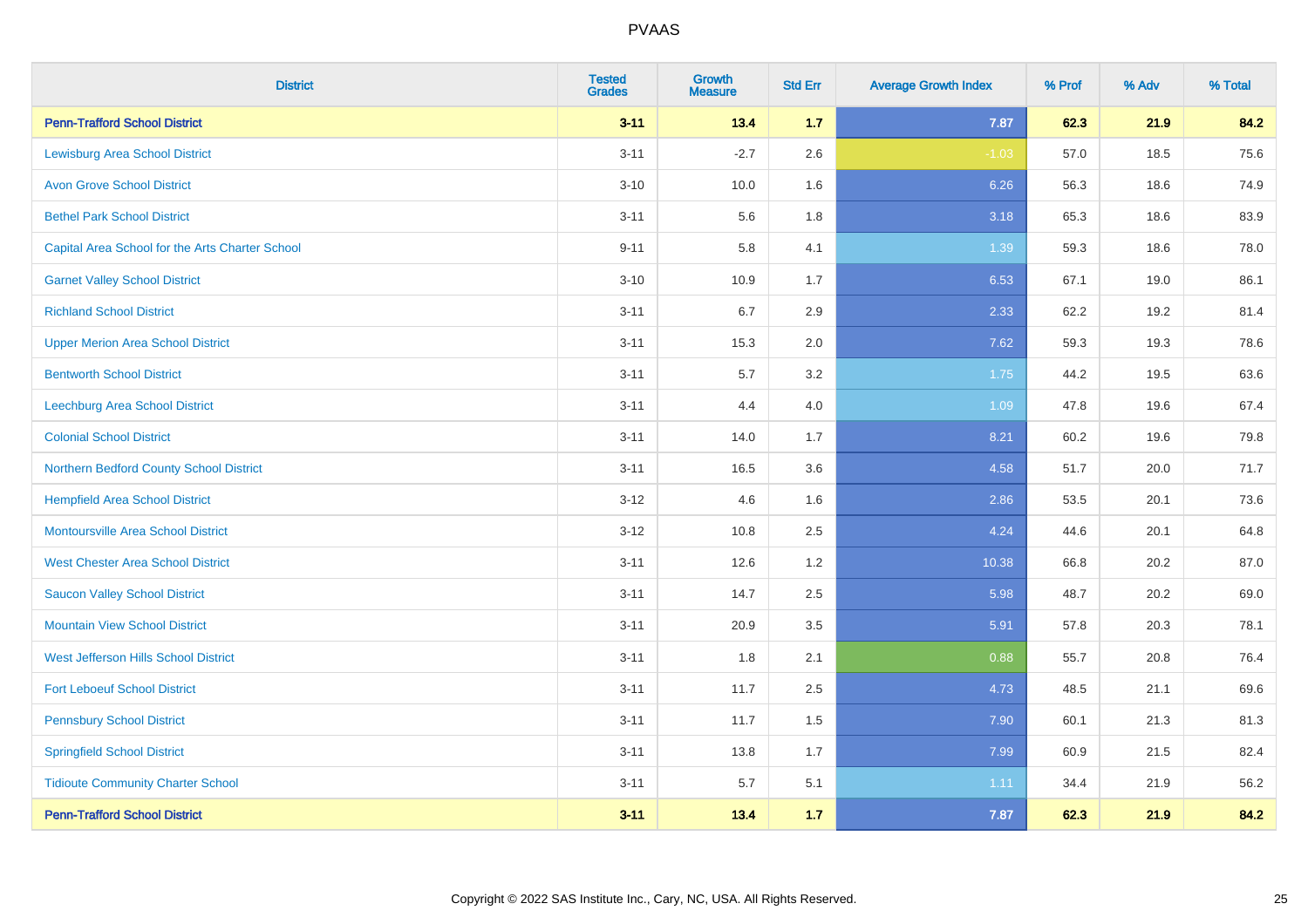| <b>District</b>                               | <b>Tested</b><br><b>Grades</b> | <b>Growth</b><br><b>Measure</b> | <b>Std Err</b> | <b>Average Growth Index</b> | % Prof | % Adv | % Total |
|-----------------------------------------------|--------------------------------|---------------------------------|----------------|-----------------------------|--------|-------|---------|
| <b>Penn-Trafford School District</b>          | $3 - 11$                       | 13.4                            | $1.7$          | 7.87                        | 62.3   | 21.9  | 84.2    |
| <b>Parkland School District</b>               | $3 - 11$                       | 5.3                             | 1.2            | 4.30                        | 58.0   | 22.3  | 80.4    |
| <b>Wissahickon School District</b>            | $3 - 10$                       | 12.5                            | 1.8            | 6.85                        | 58.3   | 22.4  | 80.7    |
| <b>Wallingford-Swarthmore School District</b> | $3 - 10$                       | 0.9                             | 2.4            | 0.38                        | 64.4   | 22.7  | 87.1    |
| <b>New Hope-Solebury School District</b>      | $3 - 11$                       | 7.5                             | 2.9            | 2.57                        | 68.2   | 22.7  | 90.9    |
| Renaissance Academy Charter School            | $3 - 11$                       | 8.3                             | 3.3            | 2.54                        | 45.6   | 22.8  | 68.4    |
| Penns Valley Area School District             | $3 - 12$                       | 14.0                            | 2.9            | 4.80                        | 41.9   | 23.1  | 65.0    |
| <b>Radnor Township School District</b>        | $3 - 12$                       | 1.0                             | 2.1            | 0.50                        | 65.0   | 23.2  | 88.2    |
| <b>Cumberland Valley School District</b>      | $3 - 12$                       | 18.5                            | 1.3            | 14.64                       | 60.7   | 23.4  | 84.1    |
| Downingtown Area School District              | $3 - 11$                       | 12.1                            | 1.1            | 10.67                       | 60.0   | 23.5  | 83.6    |
| Mt Lebanon School District                    | $3 - 11$                       | $-1.0$                          | 1.5            | $-0.70$                     | 61.9   | 24.0  | 85.9    |
| <b>Pine-Richland School District</b>          | $3 - 11$                       | 11.5                            | 1.8            | 6.31                        | 60.6   | 24.4  | 85.0    |
| <b>Upper Dublin School District</b>           | $3 - 12$                       | 15.4                            | 1.8            | 8.53                        | 60.8   | 24.8  | 85.6    |
| <b>Greenwood School District</b>              | $3 - 11$                       | 15.9                            | 3.9            | 4.11                        | 50.0   | 25.0  | 75.0    |
| <b>Haverford Township School District</b>     | $3 - 11$                       | 8.0                             | 1.5            | 5.27                        | 53.0   | 25.5  | 78.6    |
| <b>Derry Township School District</b>         | $3 - 10$                       | 12.8                            | 2.0            | 6.39                        | 54.8   | 25.8  | 80.6    |
| <b>State College Area School District</b>     | $3 - 11$                       | 20.5                            | 1.4            | 14.33                       | 58.0   | 25.9  | 84.0    |
| <b>Peters Township School District</b>        | $3 - 11$                       | 5.0                             | 1.8            | 2.76                        | 59.8   | 26.1  | 85.9    |
| South Fayette Township School District        | $3 - 11$                       | 1.7                             | 2.0            | 0.88                        | 61.0   | 26.5  | 87.6    |
| <b>Norwin School District</b>                 | $3 - 11$                       | 18.0                            | 1.7            | 10.37                       | 58.5   | 27.0  | 85.4    |
| <b>York Suburban School District</b>          | $3 - 11$                       | 10.1                            | 2.1            | 4.91                        | 53.5   | 27.8  | 81.3    |
| North Allegheny School District               | $3 - 11$                       | 17.4                            | 1.3            | 13.52                       | 59.5   | 28.1  | 87.6    |
| <b>Hampton Township School District</b>       | $3 - 11$                       | 5.1                             | 2.2            | 2.35                        | 54.0   | 28.2  | 82.2    |